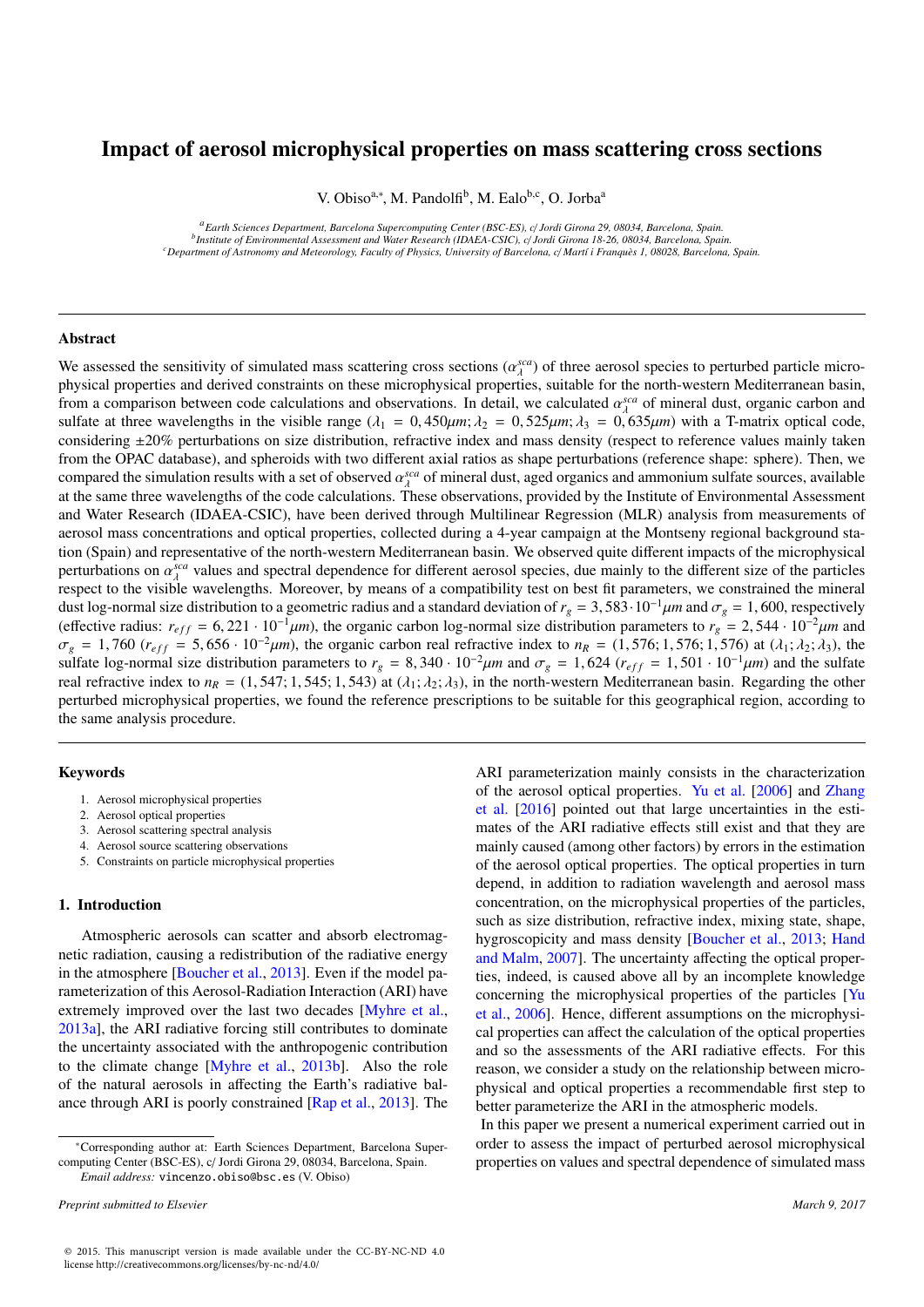scattering cross sections  $(\alpha_{\lambda}^{sca})$ scattering cross sections  $(\alpha_{\lambda}^{sca} [m^2/g]$ : scattering coefficients<br>per unit mass concentration). Significant perturbations on the particle microphysical properties aimed to reproduce the great uncertainty by which these are affected. Moreover, we provide constraints on these microphysical assumptions (suitable for the north-western Mediterranean basin), found by achieving the best agreement (compatibility of best fit parameters) between simulated and observed  $\alpha_{\lambda}^{sca}$ . The  $\alpha_{\lambda}^{sca}$  simulations have been performed with a T-Matrix code, for mineral dust have been performed with a T-Matrix code, for mineral dust, organic carbon and sulfate, at three wavelengths in the visible range ( $\lambda_1 = 0,450 \mu m$ ;  $\lambda_2 = 0,525 \mu m$ ;  $\lambda_3 = 0,635 \mu m$ ). Reference values for size distribution, refractive index and mass density of each aerosol species have been perturbed of  $\pm 20\%$ and spheroids with two different axial ratios have been considered as shape perturbations. The observation dataset used has been provided by the Institute of Environmental Assessment and Water Research (IDAEA-CSIC). From measurements of aerosol mass concentrations and optical properties, collected at the Montseny regional background station (Spain) during a 4-year campaign,  $\alpha_{\lambda}^{sea}$  have been derived through Multilinear<br>Regression (MLR) applied to aerosol sources (mineral dust Regression (MLR) applied to aerosol sources (mineral dust, aged organics and ammonium sulfate) at three visible wavelengths (the same we selected for the code calculations). These data, even if representative of the north-western Mediterranean basin, result compatible with the quite extended range of estimates available in literature [\[Hand and Malm,](#page-8-1) [2007\]](#page-8-1).

In Section 2, a detailed description of optical code and observations used is given; in Sections 3 and 4, experiment setup and data analysis, respectively, are explained; in Sections 5 and 6, the experiment results are presented and discussed, respectively; in Section 7, summary and future works are presented.

# 2. Methodology

For our experiment we used an optical code and a set of observations of aerosol  $\alpha_{\lambda}^{sea}$ , which we present in this section.<br>An optical code is able to calculate scattering and absorption λ An optical code is able to calculate scattering and absorption of radiation either by a mono-disperse (only one size) or polydisperse particles (different distributed sizes), starting from their microphysical properties. Many techniques of calculation, underlying to different physical approximations, exist, each one with its skills and limitations [\[Mishchenko et al.,](#page-9-4) [2002\]](#page-9-4).

#### *2.1. T-matrix code*

The T-matrix method is a powerful exact technique for computing light scattering by non-spherical particles [\[Mishchenko](#page-9-5) [and Travis,](#page-9-5) [1998\]](#page-9-5). The incident and the scattered electromagnetic fields are expanded in series of vector spherical wave functions, with the relation between the expansion coefficients established through the T-matrix [\[Mishchenko et al.,](#page-9-6) [2004\]](#page-9-6). The T-matrix is determined by the scatterer microphysical properties and, for a given incident field, allows calculating the scattered field.

For this work, the T-matrix code by [Mishchenko and Travis](#page-9-5) [\[1998\]](#page-9-5) has been used. It allows calculating integrated optical properties of poly-disperse, randomly oriented, rotationally

symmetric, homogeneous particles. Two versions of the same code have been used, double-precision and extended-precision, in order to solve calculation convergence issues caused by considering high size parameters *x* (defined as  $x = 2\pi r/\lambda$ : ratio between the particle radius  $r$  and the radiation wavelength  $\lambda$ ) for strongly non-spherical particles. This code appeared the most adequate for this experiment because of its flexibility and precision in calculating bulk optical properties to be compared with the observations.

#### *2.2. Observations*

We used a set of observed aerosol  $\alpha_A^{sca}$  provided by the *BA\_CSIC* Pandolfi et al. [2011] collected measurements IDAEA-CSIC. [Pandolfi et al.](#page-9-7) [\[2011\]](#page-9-7) collected measurements of aerosol *PM*<sup>10</sup> mass concentrations (gravimetric masses from 24h filters) and optical properties (scattering coefficients with Nephelometer AURORA 3000, Ecotech), in the period 2010- 2014, at the Montseny regional background station (middle altitude emplacement within the Montseny Natural Park, Spain: 41°46′45, 63"*N* - 02°21′28, 92"*E*; 720*m* a.s.l.). The frequency of the gravimetric samples was 3/4 samples per week (24h). The Nephelometer worked continuously with a raw resolution of 5 minutes, it was calibrated 3/4 times per year (using *CO*<sup>2</sup> as span gas) and zero adjusts were performed every 24h. The Montseny station is a  $GAW<sup>1</sup>$  $GAW<sup>1</sup>$  $GAW<sup>1</sup>$  and  $ACTRIS<sup>2</sup>$  $ACTRIS<sup>2</sup>$  $ACTRIS<sup>2</sup>$  station, therefore instrument calibration and measurements were performed following the network standards and procedures (the data are continuously provided to these networks). The annual mean Relative Humidity (RH) at the sampling site is ~  $75\% \pm 20\%$  (personal communication from Marco Pandolfi). In order to reduce the effects of hygroscopicity on the scattering properties of the particles, a RH threshold of 40% was set in the sampling cell by using a processor-controlled automatic heater inside the Nephelometer. This experimental procedure, which follows the AC-TRIS standards, has been applied elsewhere (i.e. [Pereira et al.](#page-9-8) [\[2011\]](#page-9-8); [Anderson and Ogren](#page-8-2) [\[1998\]](#page-8-2)). Hence, during the study period, the mean RH in the Nephelometer sampling cell was ∼ 28% ± 12% [\[Pandolfi et al.,](#page-9-7) [2011\]](#page-9-7).

From these data, [Ealo et al.](#page-8-3) [\[ults\]](#page-8-3) derived  $\alpha_{\lambda}^{sca}$  at 3 visible<br>avelengths  $(\lambda_{\lambda} = 0.450 \mu m) \lambda_{\lambda} = 0.535 \mu m$ <br> $\lambda_{\lambda} = 0.635 \mu m$ wavelengths  $(\lambda_1 = 0, 450 \mu m; \lambda_2 = 0, 525 \mu m; \lambda_3 = 0, 635 \mu m)$ <br>through MLR analysis (Nephelometer data were averaged over through MLR analysis (Nephelometer data were averaged over the gravimetric sampling time before performing the MLR). The MLR method has been previously used in order to calculate  $\alpha_{\lambda}^{sea}$  of chemical species, by considering the species con-<br>centrations (externally mixed) as dependent variables, the meacentrations (externally mixed) as dependent variables, the measured scattering coefficients as independent variables and the [and Malm,](#page-8-1) [2007\]](#page-8-1). But in [Ealo et al.](#page-8-3) [\[ults\]](#page-8-3), the MLR has been *sca* as regression coefficients [\[White and Macias,](#page-9-9) [1987;](#page-9-9) [Hand](#page-8-1) performed considering sources of aerosols [\[Pandolfi et al.,](#page-9-10) [2016\]](#page-9-10) detected in the  $PM_{10}$  mass chemical speciated data [\[Querol](#page-9-11)] [et al.,](#page-9-11) [2009\]](#page-9-11) through the application of the Positive Matrix Factorization (PMF) model [\[Paatero,](#page-9-12) [1997\]](#page-9-12) (a system able to recognize correlations in the variability of the mass concentrations of two or more different aerosol species and so to associate the

<span id="page-1-1"></span><span id="page-1-0"></span><sup>1</sup>www.wmo.int/pages/prog/arep/gaw/gaw\_home\_en.html  $2$ www.actris.eu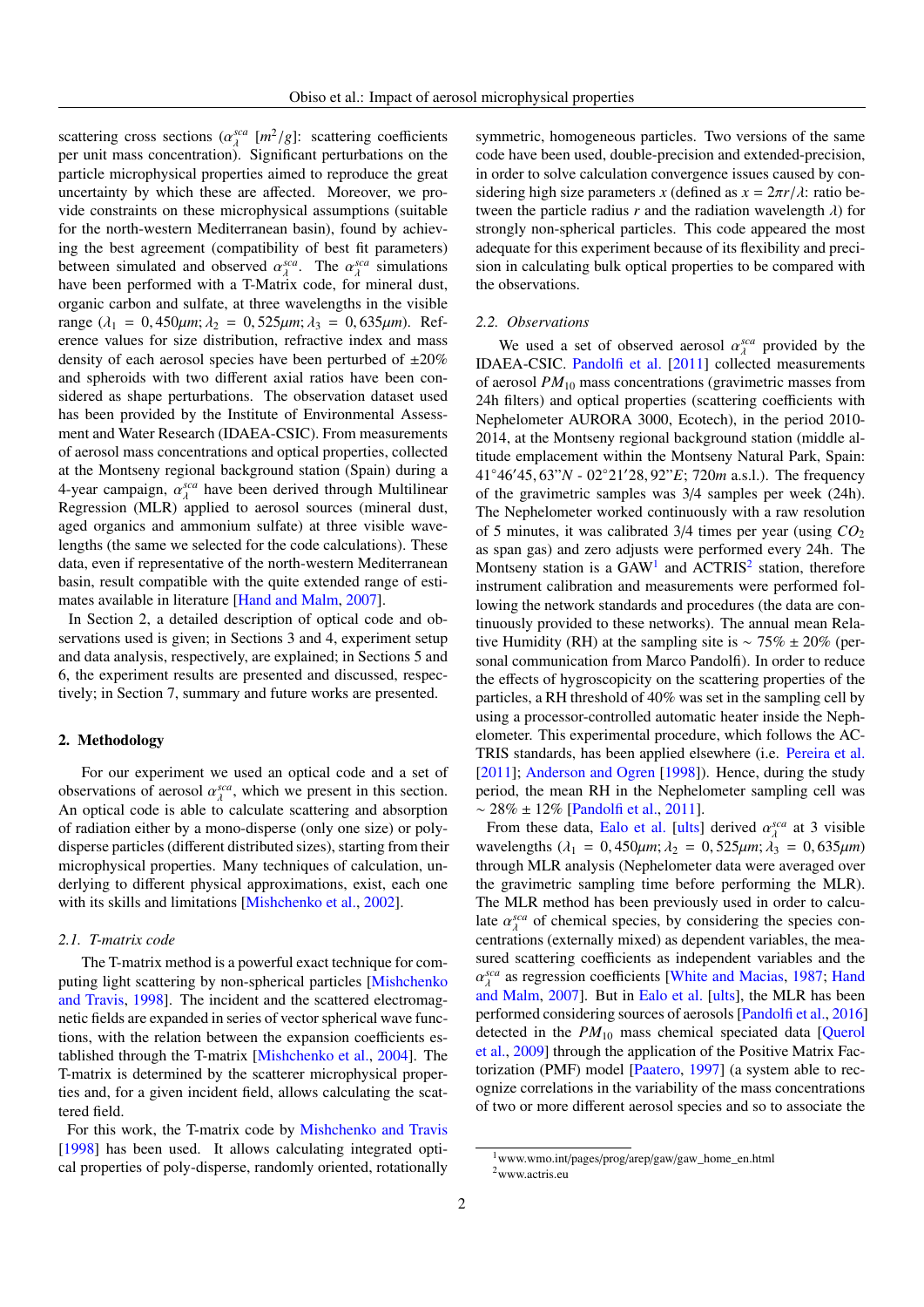correlated species with the same aerosol source). Hence, in this MLR the source contributions to  $PM_{10}$  obtained from the PMF model were considered as dependent variables, instead of the chemical species concentrations, and so a unique  $\alpha_{\lambda}^{sca}$  has<br>heen obtained for each source detected at the Montseny station been obtained for each source detected at the Montseny station. It is important to note that this different approach is based on a different assumption on the mixing state of the atmospheric aerosols [\[White and Macias,](#page-9-9) [1987\]](#page-9-9). In other words, the sources are supposed to be aerosol mixtures, dominated by a low number of species (from which they take the name) but including minor internally mixed species. Thus, the resulting regression coefficients in the MLR applied to sources represent  $\alpha_{\lambda}^{sca}$  of in-<br>ternally mixed aerosols (at least in a certain degree). Note that ternally mixed aerosols (at least in a certain degree). Note that considering sources instead of externally mixed species in the MLR also reduces some collinearity issues and makes the regression coefficients less sensitive to data uncertainties [\[Hand](#page-8-4) [and Malm,](#page-8-4) [2006\]](#page-8-4).

Seven sources were detected using the PMF model at the Montseny station but in our work we used only three of them: mineral dust (traced by typical crustal elements such as *Al*, *Ca*, *Ti*, *Rb*, *S r*), aged organics (traced mainly by organic carbon, with maxima in summer indicating a prevalent biogenic origin but with a significant contribution from biomass burning) and ammonium sulfate (secondary inorganic source traced mainly by  $SO_4^{2-}$  and  $NH_4^+$ ) [\[Pandolfi et al.,](#page-9-10) [2016\]](#page-9-10). The biomass burning contribution to the aged organics source at Montseny has been evaluated to be ∼ 30% [\[Ealo et al.,](#page-8-5) [2016\]](#page-8-5) and it includes a certain amount of absorbing brown carbon and black carbon as minor species. Independent sources traced by other important species, such as black carbon or sea salt, have not been considered for this work for the following reasons. Black carbon contributes to  $< 2\%$  to the  $PM_{10}$  mass at Montseny [\[Pandolfi](#page-9-7) [et al.,](#page-9-7) [2011\]](#page-9-7) and so in this particular geographical area it is not a dominant species. In fact, it has not been detected as an isolated source by the PMF model but it is taken into account as a minor species in the aged organics source. Moreover, black carbon is mainly an absorbing species, being its contribution to the scattering negligible (in this work we analyzed only aerosol scattering properties). For sea salt, the PMF model detected the aged marine source (traced by *Na* and *Cl* and enriched in nitrates). However, as shown in [Pandolfi et al.](#page-9-10) [\[2016\]](#page-9-10), the contribution of this source to  $PM_{10}$  mass concentration is quite low at Montseny (∼ 10%), compared to the contributions of the mineral dust ( $\sim 17\%$ ), aged organics ( $\sim 23\%$ ) and ammonium sulfate (∼ 24%) sources. At Barcelona, for example, the absolute contribution to  $PM_{10}$  of the aged marine source was found more than 3 times higher compared to its contribution at Montseny [\[Pandolfi et al.,](#page-9-10) [2016\]](#page-9-10). As a consequence, the MLR provided  $\alpha_{\lambda}^{sca}$  for the aged marine source with a relative error<br>of  $\approx 30\%$  value abundantly above the threshold of 15% (at of ∼ 30%, value abundantly above the threshold of 15% (at  $\lambda = 0.525 \mu m$ ) which we fixed in order to be able to derive significantly strict constraints on the microphysical properties of the modelled aerosol species. The observed  $\alpha_{\lambda}^{sea}$  for the three sources used in this work are reported in Table 1 sources used in this work are reported in Table [1.](#page-11-0)

As mentioned above, with the MLR applied to sources, a possible internal mixing between dominant and minor species is taken into account. This more realistic representation of the atmospheric aerosols allowed us to tune the reference microphysical properties for the modelled species (derived from very general literature prescriptions) taking into account, in an indirect and simple way, also the effects of the internally mixed minor species on the ARI of the dominant species. Note that parameterizing explicitly this source internal mixing for the code calculations would be an unfeasible way due to the high variability in both the number and the mixing percentage of the minor species in the sources. Moreover, for our experiment we needed  $\alpha_{\lambda}^{sca}$  at more than one wavelength, since we ana-<br>lyzed not only the value at one wavelength but also the spectral lyzed not only the value at one wavelength but also the spectral dependence of the  $\alpha_A^{sca}$ . In literature many experimental esti-<br>mates of aerosol  $\alpha_A^{sca}$  are available: a survey of approximately mates of aerosol  $\alpha_A^{scat}$  are available: a survey of approximately<br>60 ground-based estimates produced since 1990 for different 60 ground-based estimates produced since 1990 for different aerosols, in different geographical locations, under a variety of monitoring conditions and with 4 different techniques used, has been published in [Hand and Malm](#page-8-1) [\[2007\]](#page-8-1). However, it has to be noted that all these estimates are given at one wavelength (mainly <sup>∼</sup> <sup>0</sup>, <sup>550</sup>µ*m*) and furthermore refer to aerosol species, not sources. Hence, given the lack of experimental  $\alpha_{\lambda}^{sca}$  esti-<br>mates at more than one wavelength and given that the novelty of mates at more than one wavelength and given that the novelty of presenting  $\alpha_{\lambda}^{sea}$  of aerosol sources was able to enrich our analy-<br>signification appeared the most adequate for our experiment sis, this dataset appeared the most adequate for our experiment.

The data we used can be considered representative of the regional background of the north-western Mediterranean basin. It is true that in order to properly represent a "regional level", data from more than one station should be used. A high number of stations, indeed, measure for example gaseous compounds or *PM* mass concentrations at regional level in the north-western Mediterranean. However, in this region only the Montseny station provides long term *PM*<sup>10</sup> mass chemical speciated data, needed to derive the observed  $\alpha_{\lambda}^{sea}$  of aerosol sources used in this work. Despite this it is plenty of publications demonstrated this work. Despite this, it is plenty of publications demonstrating that the Montseny station is representative of the typical regional background conditions in the north-western Mediterranean basin (i.e. [Pandolfi et al.](#page-9-13) [\[2014\]](#page-9-13); [Pérez et al.](#page-9-14) [\[2008\]](#page-9-14); [Pey](#page-9-15) [et al.](#page-9-15) [\[2009\]](#page-9-15)). Finally, note that the  $\alpha_{\lambda}^{sca}$  experimental estimates<br>we used even if local data fall within the quite extended range we used, even if local data, fall within the quite extended range of experimental estimates available in literature, as we can note if comparing them with the values reported in [Hand and Malm](#page-8-1) [\[2007\]](#page-8-1) (Table 3: MLR method).

## 3. Experiment setup

In order to characterize the reference aerosol species (dry and homogeneous), four particle microphysical properties have been taken into account: size distribution (geometric radius *r<sup>g</sup>* [ $\mu$ *m*] and standard deviation  $\sigma_g$  [unitless]), refractive index (real *n<sub>R</sub>* and imaginary *n<sub>I</sub>* parts [unitless]), mass density ( $\rho$  [*kg*/*m*<sup>3</sup>]) and shape (avial ratio  $\nu$  [unitless]). We defined the reference and shape (axial ratio  $\chi$  [unitless]). We defined the reference microphysical properties following the aerosol parameterization used in the NMMB-MONARCH model (formerly known as NMMB/BSC-CTM) [\[Jorba et al.,](#page-9-16) [2012;](#page-9-16) [Pérez et al.,](#page-9-17) [2011;](#page-9-17) [Spada et al.,](#page-9-18) [2013\]](#page-9-18), which in turn is based on the OPAC database [\[Hess et al.,](#page-9-19) [1998\]](#page-9-19), but with some deviations. Mineral dust has been associated with the mineral (accumulation mode) OPAC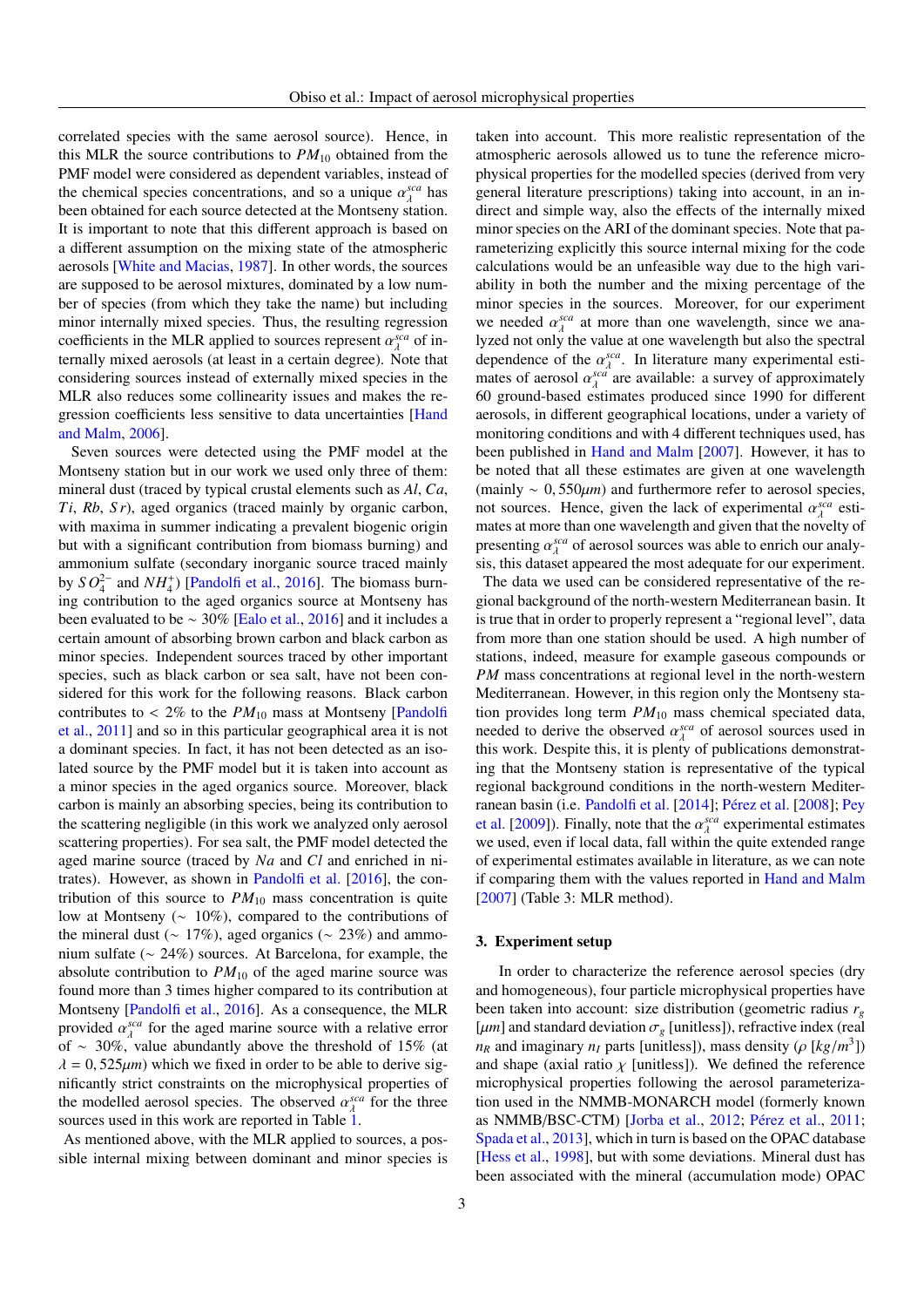component (MIAM), except for geometric radius, taken from [Shettle](#page-9-20) [\[1984\]](#page-9-20), and mass density, taken from [Nickovic et al.](#page-9-21) [\[2001\]](#page-9-21) (the NMMB-MONARCH model considers different values of dust mass density for sub-micron and super-micron bins, so for our bulk mineral dust we derived a weighted mean of the original values). Organic carbon has been associated with the water-soluble OPAC component (WASO), except for standard deviation, taken from [Chin et al.](#page-8-6) [\[2002\]](#page-8-6), and imaginary refractive index. In order to take into account the biomass burning contribution (including absorbing brown carbon) to the aged organics source, indeed, the imaginary refractive index for organic carbon has been modified, in this work, respect to the values used in the NMMB-MONARCH model. In particular, the original reference values have been corrected by means of a weighted mean with modern estimates from [Kirchstetter et al.](#page-9-22) [\[2004\]](#page-9-22) and [Shamjad et al.](#page-9-23) [\[2016\]](#page-9-23), suitable for biomass burning organic aerosols. Finally, sulfate has been associated with the sulfate-droplets OPAC component (SUSO). In Table [2](#page-12-0) the reference microphysical properties for all the species considered are reported.

In the aerosol modelling community, many important models use OPAC prescriptions (fully or partially) in their particle parameterization [\[Baklanov et al.,](#page-8-7) [2014\]](#page-8-7): for example GO-CART [\[Chin et al.,](#page-8-8) [2000,](#page-8-8) [2002,](#page-8-6) [2009\]](#page-8-9) (which considers also the same OPAC component-species association used in this work), WRF-CMAQ [\[Pleim et al.,](#page-9-24) [2008;](#page-9-24) [Mathur et al.,](#page-9-25) [2010;](#page-9-25) [Wong](#page-9-26) [et al.,](#page-9-26) [2012\]](#page-9-26), MEMO/MARS-aero [\[Moussiopoulos et al.,](#page-9-27) [2012;](#page-9-27) [Halmer et al.,](#page-8-10) [2010\]](#page-8-10), RegCM4-Chem [\[Zakey et al.,](#page-9-28) [2006;](#page-9-28) [Sol](#page-9-29)[mon et al.,](#page-9-29) [2006;](#page-9-29) [Shalaby et al.,](#page-9-30) [2012\]](#page-9-30) and RAMS/ICLAMS [\[Kallos et al.,](#page-9-31) [2009;](#page-9-31) [Solomos et al.,](#page-9-32) [2011\]](#page-9-32). Nevertheless, we do not consider the reference properties used as optimal values for the aerosol microphysics. We decided to start our analysis from these reference properties, indeed, in order to test and potentially improve them. In other words, our main goal was not to start from "correct" reference values but, starting from widely used values, to find "correct" constraints for them. For this purpose, we considered significant perturbations spanning very large ranges of values for the reference microphysical properties. They were supposed, indeed, to represent the great uncertainty affecting these properties and above all to cover suitable values for them. On the other hand, note that for the sensitivity study the "goodness" of the reference values is not a critical requirement.

After defining the reference microphysical properties, we performed calculations of integrated  $\alpha_{\lambda}^{sca}$  of mineral dust, organic carbon and sulfate through the formula derived from the Fouacarbon and sulfate, through the formula derived from the Equation (2) of [Hand and Malm](#page-8-1) [\[2007\]](#page-8-1) with substituting the mass size distribution to the number size distribution:

$$
\alpha_{\lambda}^{sca} = \frac{\beta_{\lambda}^{sca}}{M} = \frac{3 < Q_{\lambda}^{sca} >_{s}}{4\rho r_{eff}}\tag{1}
$$

where, in addition to the already defined symbols,  $\beta_{\lambda}^{sca}$  is the are settlering coefficient  $\epsilon$   $\beta_{\lambda}^{sca}$  is the mean settlering aerosol scattering coefficient,  $\langle Q_{\text{sc}}^{\text{sca}} \rangle_s$  the mean scattering<br>efficiency (average performed over the projected surface size efficiency (average performed over the projected surface size distribution),  $M$  the mass concentration, and  $r_{eff}$  the effective radius (defined as  $r_{eff} = \langle r^3 \rangle / \langle r^2 \rangle$  with the averages per-<br>formed over the normalized number size distribution [Hansen] formed over the normalized number size distribution [\[Hansen](#page-9-33)

[and Travis,](#page-9-33) [1974\]](#page-9-33)). The calculations have been performed at three wavelengths in the visible range ( $\lambda_1 = 0,450 \mu m$ ;  $\lambda_2 =$  $0, 525 \mu m$ ;  $\lambda_3 = 0, 635 \mu m$ ): the wavelengths at which the observations were available. Then, in order to generate variability in the microphysical assumptions for the particles, we gave as inputs to the T-Matrix code the reference microphysical properties independently perturbed: this means that when a property was perturbed the other ones were not. In particular, for each aerosol species, we considered perturbations of  $\pm 20\%$  on size distribution (separately for  $r_g$  and  $\sigma_g$ ), refractive index (separately for  $n_R$  and  $n_I$ ) and mass density  $\rho$ ; as perturbations for the spherical shape we considered two types of spheroid: moderate and extreme, averaging for each  $\chi$  the oblate and the prolate options. In Table [2](#page-12-0) also perturbed microphysical properties and correspondent case acronyms for all the species considered are reported.

# 4. Data analysis

We compared simulated and observed  $\alpha_{\lambda}^{sca}$  associating min-<br>dust with the mineral dust source, organic carbon with the eral dust with the mineral dust source, organic carbon with the aged organics source and sulfate with the ammonium sulfate source. At first, we evaluated the sensitivity of  $\alpha_{\lambda}^{sea}$  values and spectral dependence to the different perturbed microphysical spectral dependence to the different perturbed microphysical properties. Regarding the  $\alpha_{\lambda}^{sea}$  values, for each species and mi-<br>crophysical property we estimated the extent of the variability crophysical property we estimated the extent of the variability range (maximum minus minimum value generated by the perturbations) of the simulated value at  $\lambda_2 = 0,525 \mu m$  (intermediate wavelength of the spectral range of the experiment) respect to the uncertainty (two times the standard error) affecting the observed value at the same wavelength:

$$
V_{ratio} = \frac{\Delta \alpha_{0,525}^{sca,sim}}{\Delta \alpha_{0,525}^{sca,obs}}
$$
 (2)

The perturbation impact has been considered significant only when  $V_{ratio} > 1$  (namely when the simulated range exceeds the error band of the observed value). Regarding the  $\alpha_A^{sca}$  spectral<br>dependence instead, we estimated the extent of the variability dependence, instead, we estimated the extent of the variability range (maximum minus minimum value) of the spectral dependence slope *s* (from logarithmic linear fits, as explained below) of the simulated values respect to the uncertainty (two times the fit standard error) affecting the slope of the observed values:

$$
S_{ratio} = \frac{\Delta s^{sim}}{\Delta s^{obs}}
$$
 (3)

Again the perturbation impact has been considered significant only when  $S_{\text{ratio}} > 1$ .

The spectral dependence slopes have been derived by performing linear fits of the logarithmic spectral dependence of both simulated and observed  $\alpha_{\lambda}^{sea}$ , taking into account the measure-<br>ment errors as weights for the observation fits. The linearity of ment errors as weights for the observation fits. The linearity of  $log(\alpha)$ <sup>sca</sup>) versus  $log(\lambda)$  is a first approximation of the more suit-<br>able second order polynomial dependence, describing a spectral able second order polynomial dependence, describing a spectral variation of the Ångström exponent [\[Kaskaoutis et al.,](#page-9-34) [2007\]](#page-9-34). Moreover its range of validity depends on the spectral position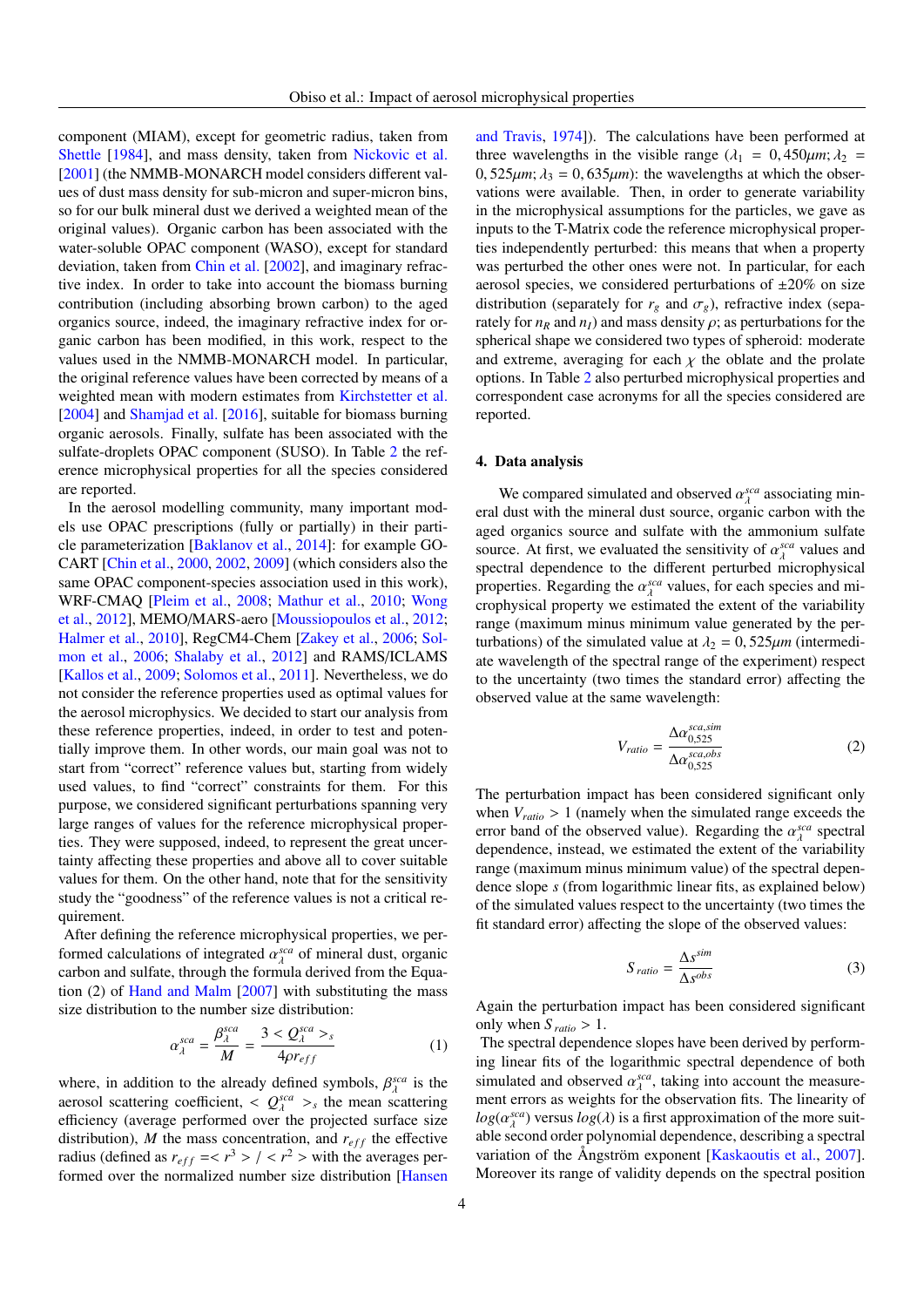of the maximum of the  $\alpha_A^{sca}$  (affected by the size distribution and the refractive index of the particles) since in correspondence of the refractive index of the particles), since in correspondence of the maximum the  $\alpha_{\lambda}^{sea}$  spectral dependence trend must change<br>even in the logarithmic scale and so the linearity hypothesis and even in the logarithmic scale and so the linearity hypothesis appears to be inapplicable. The  $\alpha_{\lambda}^{sca}$  spectral maximum originates from the resonances between diffracted and transmitted radiafrom the resonances between diffracted and transmitted radiation arising in single-particle scattering events. The integration over whatever size distribution of a particle ensemble, indeed, smooths out the secondary resonances but preserves the principal maximum, which only spreads out [\[Hansen and Travis,](#page-9-33) [1974;](#page-9-33) [Mishchenko et al.,](#page-9-4) [2002\]](#page-9-4). The spectral position of the  $p$ <sup>1</sup>  $\alpha$ <sup>1</sup>  $\alpha$ <sup>1</sup>  $\alpha$ <sup>1</sup>  $\alpha$ <sup>1</sup>  $\alpha$ <sup>1</sup>  $\alpha$ <sup>1</sup>  $\alpha$ <sup>1</sup>  $\alpha$ <sup>1</sup>  $\alpha$ <sup>1</sup>  $\alpha$ <sup>1</sup>  $\alpha$ <sup>1</sup> $\alpha$ <sup>1</sup> $\alpha$ <sup>1</sup> $\alpha$ <sup>1</sup> $\alpha$ <sup>1</sup> $\alpha$ <sup>1</sup> $\alpha$ <sup>1</sup> $\alpha$ <sup>1</sup> $\alpha$ <sup>1</sup> $\alpha$ <sup>1</sup> $\alpha$ <sup>1</sup> $\alpha$ <sup>1</sup> $\alpha$ <sup>1</sup> $\alpha$ <sup>1</sup> $\alpha$ <sup>1</sup> $\alpha$ <sup>1</sup> $\alpha$ <sup>1</sup> $\alpha$ <sup>1</sup> $\alpha$ <sup>1</sup>*sca* maximum moves together with the  $r_{eff}$  of the particles (for  $\alpha$ )  $\alpha$ -disperse particles the *r*  $\alpha$  can be considered the representative size of the ensemble, regarding the scattering processes [\[Hansen and Travis,](#page-9-33) [1974\]](#page-9-33)). For low values of  $\sigma_g$  ( $\leq 1, 6$ ) the maximum occurs for  $\Delta \Phi_{eff} = 2x_{eff}(n_R-1) \sim 4$ , 1, being  $\Delta \Phi_{eff}$ the phase shift of an electromagnetic wave passing through an effective particle of size parameter  $x_{eff}$  and real refractive index *n<sub>R</sub>* [\[Hansen and Travis,](#page-9-33) [1974\]](#page-9-33), and for  $n_R \sim 1,33$  it approximately corresponds to  $x_{eff} \sim 2\pi$ , that is  $\lambda \sim r_{eff}$ . With increasing  $\sigma_g$  ( $\geq$  1,6) the maximum slightly moves towards higher values of  $x_{eff}$  (fixed  $n_R$ ), that is  $\lambda \leq r_{eff}$ , but always  $r_{eff}$  is an approximative indicator of its spectral position. On the other hand, with increasing  $n_R$  the maximum moves towards lower  $x_{eff}$  (fixed  $\sigma_g$ ), that is  $\lambda \geq r_{eff}$ . Hence, the effects of increasing  $\sigma_g$  and  $n_R$  more or less balance each other, so for example for  $n_R \sim 1, 5$  and  $\sigma_g \sim 2$  again the maximum approximately corresponds to  $\lambda \sim r_{eff}$ . The position of the maximum is very important in this work to analyze the  $\alpha_{\lambda}^{sca}$  spectral characteristics. However, in all the cases considered in this work, the contics. However, in all the cases considered in this work, the condition of linearity of the logarithmic spectral dependence of the α λ gree of accuracy, except for two size distribution cases (*mm* and *sca* has been considered satisfied, although with a variable de*rm*) and three refractive index cases (*mm*, *mr* and *mp*) of mineral dust (following the case nomenclature explained in Table [2\)](#page-12-0). For these cases the  $\alpha_{\lambda}^{sea}$  maximum falls within the spectral range of the experiment and therefore they have been excluded range of the experiment and therefore they have been excluded from the linear fit analysis (although shown in the graphs). For the logarithmic linear fits we used the following formula:

$$
log(\alpha_{\lambda}^{sca}) = s \cdot log\left(\frac{\lambda}{0,525}\right) + q \tag{4}
$$

where *s* is the mentioned slope, opposite of the  $\alpha_{\lambda}^{sea}$  Ångström exponent and  $a = \log(\alpha^{sea})$  (fit estimate) exponent, and  $q = log(\alpha_{0.525}^{sea})$  (fit estimate).<br>In order to complete the comparison analy

In order to complete the comparison analysis and to constrain the perturbed microphysical properties, then, we performed a compatibility test on the best fit parameters *s* and *q*:

$$
x_{test} = \frac{|x_{sim} - x_{obs}|}{\sqrt{\sigma_{x,sim}^2 + \sigma_{x,obs}^2}}
$$
 (5)

where *x* is the current parameter (*s* or *q*) and  $\sigma_x$  its standard deviation (the least squares method fit errors are assumed to be one standard deviation errors of normally distributed variables). The test has been performed, for each aerosol species, on the best fit parameters of all the perturbed simulations respect to those of the correspondent observations. We defined the value of  $x_{test} = 1,65$  as compatibility threshold for the single parameters (corresponding to a confidence interval of ∼ 90%) and considered, then, two fits fully compatible when the total test score  $t_{test} = s_{test} + q_{test} < 1,65$ , partially compatible when  $1,65 < t_{test} < 3,00$  and not compatible when  $t_{test} > 3,00$ .

# 5. Results

In Table [3](#page-13-0) the compatibility test values for all the species and perturbation cases are reported. The following discussion about the constraints on the particle microphysical properties is based on this table.

#### *5.1. Mineral dust*

The size distribution perturbations (see Figure [1-](#page-14-0)a for the related spectral  $\alpha_{\lambda}^{sea}$  do not have any significant effect on the  $\alpha_{\lambda}^{sea}$  spectral dependence (S<sub>a</sub> = 0.24) while strongly affect *sca* spectral dependence  $(S_{ratio} = 0, 24)$  while strongly affect  $(S_{ratio} = 0, 24)$  in the spectral range of the the values of  $\alpha_{\lambda}^{sca}$  ( $V_{ratio} = 3, 8$ ), in the spectral range of the experiment (this clarification will be omitted but keeps true in experiment (this clarification will be omitted but keeps true in the rest of the current analysis discussion). The  $\alpha_{\lambda}^{sea}$  spectral<br>maximum of mineral dust lies at longer wavelengths than those maximum of mineral dust lies at longer wavelengths than those of the visible range (positive logarithmic linear spectral dependence slope in the visible range). With increasing the effective radius, the  $\alpha_{\lambda}^{sca}$  maximum decreases, because of the inverse dependence of  $\alpha_{\lambda}^{sca}$  on  $r_{\lambda}$  can moves towards longer wavedependence of  $\alpha_{\lambda}^{sca}$  on  $r_{eff}$ , and moves towards longer wave-<br>lengths. This causes the  $\alpha_{\lambda}^{sca}$  values to decrease at all the considlengths. This causes the  $\alpha_{\lambda}^{sca}$  values to decrease at all the considered wavelengths (due to both the maximum drop and shift) but ered wavelengths (due to both the maximum drop and shift) but leaves nearly unaffected the  $\alpha_A^{sea}$  spectral dependence. Look-<br>ing at Table 3 (size distribution rows); the reference case *ref* ing at Table [3](#page-13-0) (size distribution rows): the reference case *re f* results *s*-compatible but *q*-incompatible; all the perturbed simulations reach the *s*-compatibility similarly to the reference case (best *<sup>s</sup>test* from *pm*: 0, 72) but now a simulation is *<sup>q</sup>*-compatible (best *<sup>q</sup>test* from *pm*: 0, 02) with the observations; the best total score is from  $pm (t_{test} = 0, 74$ : full fit compatibility). The strong impact of the size distribution perturbations on the  $\alpha_{\lambda}^{sca}$ <br>values makes the *pm* case fully fit compatible with the observalues makes the *pm* case fully fit compatible with the observations and this allows us to strictly constrain, in the northwestern Mediterranean basin, the mineral dust size distribution parameters to the values  $r_g = 3{,}583 \cdot 10^{-1} \mu m$  and  $\sigma_g = 1{,}600$  $(r_{eff} = 6, 221 \cdot 10^{-1} \mu m).$ 

The **refractive index** perturbations (see Figure [1-](#page-14-0)b for the related spectral  $\alpha_A^{sca}$  show a significant influence neither on<br>the  $\alpha_{sca}^{sca}$  spectral dependence  $(S_{c} = 0.11)$  por on the valthe  $\alpha_{\lambda}^{sca}$  spectral dependence (*S ratio* = 0, 11) nor on the val-<br>use of  $\alpha^{sca}$  (*V*  $\ldots$  = 0, 30). Fixed a size distribution increasues of  $\alpha_A^{sea}$  ( $V_{ratio} = 0,30$ ). Fixed a size distribution, increas-<br>ing the real part of the refractive index causes the  $\alpha_{sea}^{sea}$  specing the real part of the refractive index causes the  $\alpha_{\lambda}^{sca}$  spec-<br>tral maximum to grow and to move towards longer wavelengths tral maximum to grow and to move towards longer wavelengths (while increasing the imaginary part just attenuates the whole scattering values). Due to the dust  $\alpha_{\lambda}^{sca}$  maximum position, these effects balance each other and so leave both  $\alpha^{sca}$  values these effects balance each other and so leave both  $\alpha_{\lambda}^{sca}$  val-<br>we and spectral dependence nearly unaffected by the perturues and spectral dependence nearly unaffected by the perturbations. Looking at Table [3](#page-13-0) (refractive index rows): similarly to the reference case, all the perturbed simulations reach the *<sup>s</sup>*-compatibility (best *<sup>s</sup>test* from *pp*: 0, 89) and no simulations the *<sup>q</sup>*-compatibility (best *<sup>q</sup>test* from *rm*: 8, 46) with the observations; the best total score is from  $rm (t_{test} = 9, 58)$ : fit incompatibility). Since the impact of the refractive index perturbations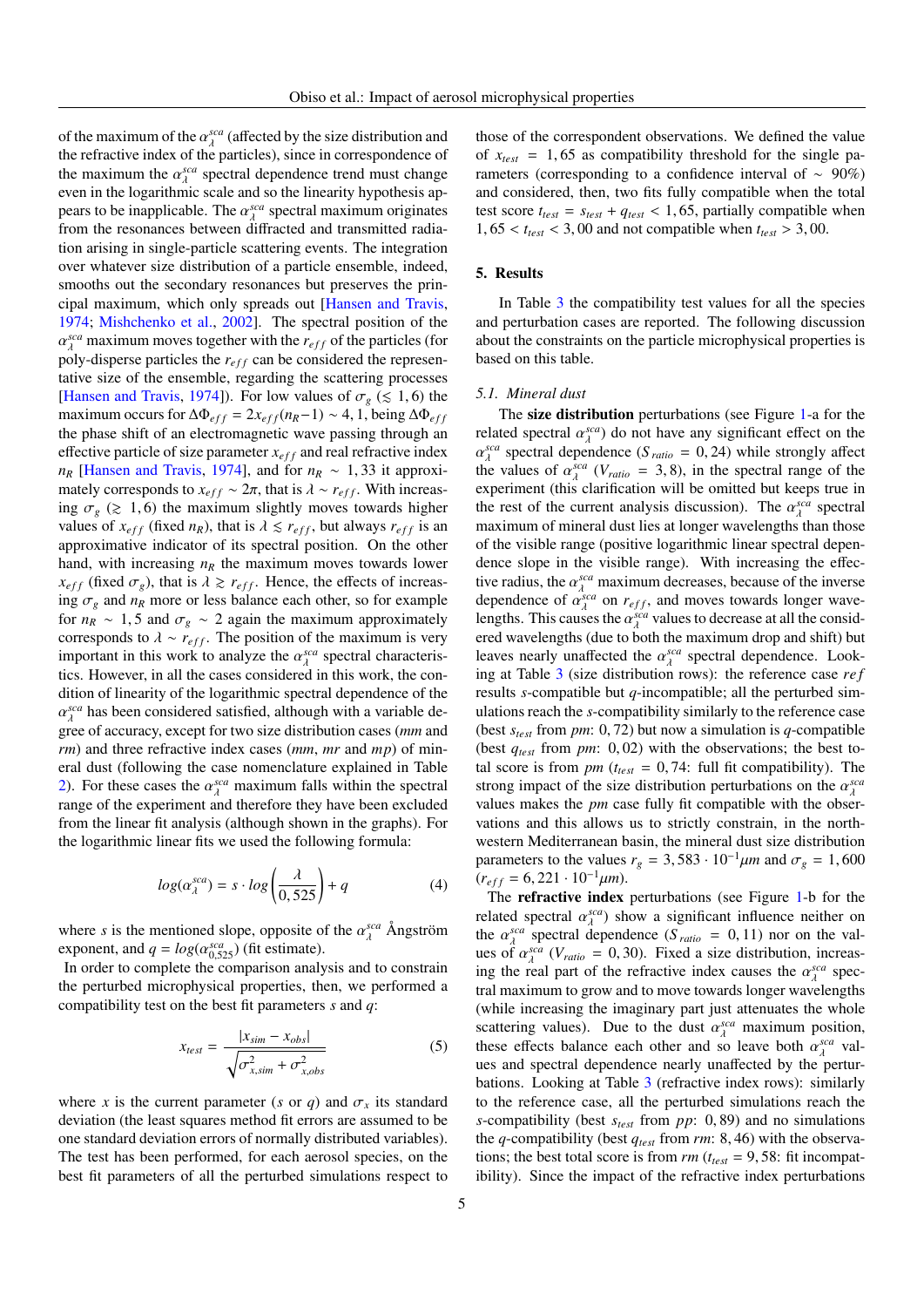on both  $\alpha_{\lambda}^{sea}$  values and spectral dependence is negligible, no fit<br>compatibility is reached and so it is not possible to get any kind compatibility is reached and so it is not possible to get any kind of constraint on this microphysical property for mineral dust.

The mass density perturbations (see Figure [1-](#page-14-0)c for the related spectral  $\alpha_{\lambda}^{sca}$  leave unaffected the  $\alpha_{\lambda}^{sca}$  spectral depen-<br>dence (S<sub>apper</sub> = 0,0087) while have a not negligible impact on dence  $(S_{ratio} = 0,0087)$  while have a not negligible impact on<br>the  $\alpha^{gcd}$  values  $(V_1, V_2, V_3)$ . Since the mass density does not the  $\alpha_{\lambda}^{sea}$  values ( $V_{ratio} = 1, 3$ ). Since the mass density does not affect the calculation of the scattering efficiency  $\lt O^{sea}$  > inaffect the calculation of the scattering efficiency  $\langle Q_{\lambda}^{sca} \rangle_s$ , in-<br>creasing its value does not cause any shift of the  $\alpha^{sca}$  spectral  $\frac{\lambda}{\lambda} > s$ creasing its value does not cause any shift of the  $\alpha_{\lambda}^{sca}$  spectral<br>maximum but only a drop. Hence, the  $\alpha_{\lambda}^{sca}$  values decrease maximum but only a drop. Hence, the  $\alpha_{\lambda}^{sca}$  values decrease<br> $(\alpha^{sca}$  inversely depends on the mass density) but the  $\alpha^{sca}$  spec- $(\alpha_A^{sca}$  inversely depends on the mass density) but the  $\alpha_A^{sca}$  spec-<br>tral dependence remains unaffected. Looking at Table 3 (mass tral dependence remains unaffected. Looking at Table [3](#page-13-0) (mass density rows): similarly to the reference case, all the perturbed simulations result *<sup>s</sup>*-compatible (best *<sup>s</sup>test* from *<sup>m</sup>*: 0, 99) and no simulations *<sup>q</sup>*-compatible (best *<sup>q</sup>test* from *<sup>m</sup>*: 5, 26) with the observations; the *m* case has the best total score ( $t_{test} = 6, 25$ : fit incompatibility). The impact of the mass density perturbations on the  $\alpha_{\lambda}^{sca}$  values, even if significant, does not produce any fit<br>compatibility and so it does not allow us to strictly constrain compatibility and so it does not allow us to strictly constrain this microphysical property for mineral dust.

The shape perturbations (see Figure [1-](#page-14-0)d for the related spectral  $\alpha_{\lambda}^{sca}$  have a significant impact neither on the  $\alpha_{\lambda}^{sca}$  spectral<br>dependence  $(S_{\lambda} = 0.073)$  por on the  $\alpha_{\lambda}^{sca}$  values  $(Y_{\lambda} = -1.0073)$ dependence  $(S_{ratio} = 0.073)$  nor on the  $\alpha_{\lambda}^{sca}$  values  $(V_{ratio} = 0.072)$ . Looking at Table 3 (shape rows); similarly to the ref. 0, 072). Looking at Table [3](#page-13-0) (shape rows): similarly to the ref-<br>erence case, all the perturbed simulations result s-compatible erence case, all the perturbed simulations result *s*-compatible (best  $s_{test}$  from  $ref: 1,00$ ) and no simulations *q*-compatible (best *<sup>q</sup>test* from *ext*: 8, 50) with the observations; the best total score is from the *ext* case ( $t_{test} = 9,65$ : fit incompatibility). Since the impact of the shape perturbations on both  $\alpha_{\lambda}^{sca}$  val-<br>ues and spectral dependence is pertigible, no fit compatibility ues and spectral dependence is negligible, no fit compatibility is achieved and so no constraints on this microphysical property for mineral dust can be derived.

# *5.2. Organic carbon*

The size distribution perturbations (see Figure [2-](#page-15-0)a for the related spectral  $\alpha_{\lambda}^{sca}$  affect significantly both the  $\alpha_{\lambda}^{sca}$  spectral<br>dependence  $(S_{\lambda} = 2, 0)$  and the values of  $\alpha^{sca}$   $(V_{\lambda} = 6, 0)$ dependence  $(S_{ratio} = 2, 0)$  and the values of  $\alpha_{\lambda}^{sca}$  ( $V_{ratio} = 6, 0$ ).<br>The  $\alpha_{\lambda}^{sca}$  spectral maximum of organic carbon lies at shorter The  $\alpha_{\lambda}^{sca}$  spectral maximum of organic carbon lies at shorter<br>wavelengths than those of the visible range (negative logarithwavelengths than those of the visible range (negative logarithmic linear spectral dependence slope in the visible range). Increasing the effective radius causes the  $\alpha_{\lambda}^{sca}$  maximum to get<br>closer to the experiment spectral range (the opposite of the dust closer to the experiment spectral range (the opposite of the dust case) and to decrease, due to the inverse dependence of  $\alpha_A^{sca}$  on  $r_{\alpha}$ . For this reason, the  $\alpha_A^{sca}$  values at first increase, because *r<sub>eff</sub>*. For this reason, the  $\alpha_{\lambda}^{sca}$  values at first increase, because closer and closer to the maximum, but then start to decrease closer and closer to the maximum, but then start to decrease because the maximum drop becomes dominant. The  $\alpha_{\lambda}^{sea}$  spec-<br>tral dependence trend keeps decreasing although moderately tral dependence trend keeps decreasing, although moderately variable. Looking at Table [3](#page-13-0) (size distribution rows): the reference case *re f* results *s*-compatible but not *q*-compatible; all the perturbed simulations show different *s*-compatibilities (best *<sup>s</sup>test* from *pm*: 0, 73) but similarly to the reference case are not *<sup>q</sup>*-compatible (best *<sup>q</sup>test* from *pm*: 1, 82) with the observations; the best total score is from *pm* ( $t_{test} = 2,55$ : partial fit compatibility). The significant impact of the size distribution perturbations on both  $\alpha_{\lambda}^{sea}$  values and spectral dependence makes<br>the *nm* case partially fit compatible with the observations with the *pm* case partially fit compatible with the observations, with a perfect coherence between the best fit parameters: *pm* has

the best *stest* and the best *qtest*, being though the *qtest* value above the single parameter compatibility threshold. This partial fit compatibility allows us to constrain, in the north-western Mediterranean basin, the organic carbon size distribution parameters to the values  $r_g = 2{,}544 \cdot 10^{-2} \mu m$  and  $\sigma_g = 1{,}760$  $(r<sub>eff</sub> = 5,656 \cdot 10^{-2} \mu m)$ . However, the not full fit compatibility suggests that some adjustments derived from other microphysical properties could improve the agreement between code calculations and observations (see Section 6).

The **refractive index** perturbations (see Figure [2-](#page-15-0)b for the related spectral  $\alpha_{\lambda}^{sca}$  show a negligible impact on the  $\alpha_{\lambda}^{sca}$  spectral dependence (S<sub>apper</sub> - 0.53) but a strong impact on the  $\alpha_{\lambda}^{sca}$ tral dependence (*S ratio* = 0, 53) but a strong impact on the  $\alpha_{\lambda}^{sca}$ <br>values (being the influence of the real part dominant) (*V* values (being the influence of the real part dominant) ( $V_{ratio}$  = 9, 7). Due to the organic carbon  $\alpha_{\lambda}^{sca}$  maximum position, the effects of increasing the real refractive index (growth and shift effects of increasing the real refractive index (growth and shift of the  $\alpha_{\lambda}^{sca}$  maximum towards longer wavelengths) now do not<br>halance each other and cause the  $\alpha^{sca}$  values to increase, leaving balance each other and cause the  $\alpha_A^{sca}$  values to increase, leaving<br>though the  $\alpha_{sca}$  spectral dependence nearly unaffected. Lookthough the  $\alpha_A^{sca}$  spectral dependence nearly unaffected. Look-<br>ing at Table 3 (refractive index rows): similarly to the reference ing at Table [3](#page-13-0) (refractive index rows): similarly to the reference case, all the perturbed simulations are *s*-compatible (best *stest* from *mm*: 0, 54) and no simulations *<sup>q</sup>*-compatible (best *<sup>q</sup>test* from *mm*: 7, 16) with the observations; the best total score is from  $mm$  ( $t_{test} = 7,70$ : fit incompatibility). The significant impact of the refractive index perturbations on the  $\alpha_{\lambda}^{sca}$  values is<br>not able to generate any fit compatibility and so it does not alnot able to generate any fit compatibility and so it does not allow us to derive any kind of constraint on this microphysical property for organic carbon.

The mass density perturbations (see Figure [2-](#page-15-0)c for the related spectral  $\alpha_{\lambda}^{sca}$ ) leave the  $\alpha_{\lambda}^{sca}$  spectral dependence unaf-<br>fected  $(S_{\lambda} = 0.000036)$  while have a relevant impact on the fected  $(S_{ratio} = 0,000036)$  while have a relevant impact on the  $\alpha^{sea}$  values  $(V_+ - 2, 8)$ . The effects of changing the mass density is the same as for mineral dust, so the  $\alpha_{\lambda}^{sea}$  values decrease<br>with increasing the mass density value but the  $\alpha_{\lambda}^{sea}$  spectral de*sca* values (*V<sub>ratio</sub>* = 2, 8). The effects of changing the mass den-<br>ty is the same as for mineral dust, so the  $\alpha^{sca}$  values decrease with increasing the mass density value but the  $\alpha_{\lambda}^{sca}$  spectral de-<br>pendence remains unaffected Looking at Table 3 (mass density pendence remains unaffected. Looking at Table [3](#page-13-0) (mass density rows): similarly to the reference case, all the perturbed simulations show *<sup>s</sup>*-compatibility (best *<sup>s</sup>test* from *re f* , *<sup>m</sup>* and *<sup>p</sup>*: 1, 15) and *<sup>q</sup>*-incompatibility (best *<sup>q</sup>test* from *<sup>p</sup>*: 5, 38) with the observations; the best total score is from the *p* case ( $t_{test} = 6, 53$ : fit incompatibility). The impact of the mass density perturbations on the  $\alpha_{\lambda}^{sca}$  values is relevant but not able to produce any fit compatibility and so not useful to strictly constrain this microcompatibility and so not useful to strictly constrain this microphysical property for organic carbon.

The shape perturbations (see Figure [2-](#page-15-0)d for the related spectral  $\alpha_{\lambda}^{sca}$ ) do not affect the  $\alpha_{\lambda}^{sca}$  spectral dependence (*S ratio* = 0.063) but differently from the dust case, have a relevant im-0, 063) but, differently from the dust case, have a relevant im-<br>pact on the  $\alpha^{sca}$  values  $(V_+ - 1, 3)$ . Looking at Table 3 (shape pact on the  $\alpha_A^{sca}$  values ( $V_{ratio} = 1, 3$  $V_{ratio} = 1, 3$ ). Looking at Table 3 (shape<br>rows): similarly to the reference case, all the perturbed simularows): similarly to the reference case, all the perturbed simulations reach the *<sup>s</sup>*-compatibility (best *<sup>s</sup>test* from *ext*: 1, 03) and no simulations the *<sup>q</sup>*-compatibility (best *<sup>q</sup>test* from *ext*: 4, 98) with the observations; the best total score is from the *ext* case  $(t<sub>test</sub> = 6, 01$ : fit incompatibility). The relevant impact of the shape perturbations on the  $\alpha_{\lambda}^{sca}$  values does not allow us to strictly constrain this microphysical property for organic carstrictly constrain this microphysical property for organic carbon, because no fit compatibility is achieved.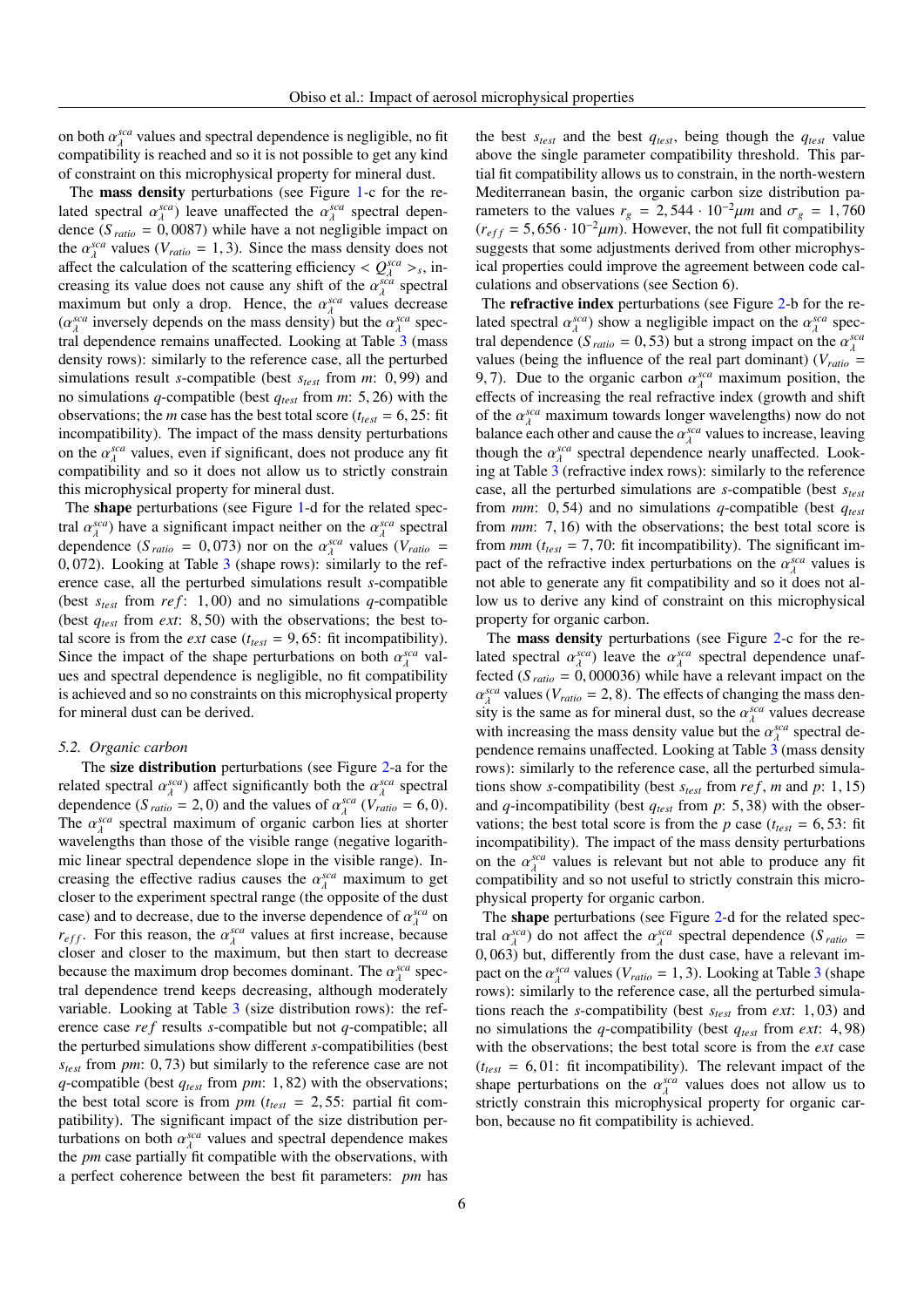## *5.3. Sulfate*

The size distribution perturbations (see Figure [3-](#page-16-0)a for the related spectral  $\alpha_{\lambda}^{sca}$  affect significantly both the  $\alpha_{\lambda}^{sca}$  spectral<br>dependence  $(S_{\lambda} = 5, 2)$  and the values of  $\alpha^{sca}$   $(N_{\lambda} = 3, 3)$ dependence  $(S_{ratio} = 5, 2)$  and the values of  $\alpha_{\lambda}^{sca}$  ( $V_{ratio} = 3, 3$ ).<br>The  $\alpha_{\lambda}^{sca}$  spectral maximum of sulfate lies at shorter wavelengths The  $\alpha_{\lambda}^{sea}$  spectral maximum of sulfate lies at shorter wavelengths<br>than those of the visible range (peoptive logarithmic linear specthan those of the visible range (negative logarithmic linear spectral dependence slope in the visible range). Increasing the effective radius has for sulfate the same effects as for organic carbon on the spectral maximum of the  $\alpha_{\lambda}^{sca}$ , so again the  $\alpha_{\lambda}^{sca}$  values at first increase and then start to decrease because the drop of the first increase and then start to decrease because the drop of the to the experiment spectral range. The  $\alpha_{\lambda}^{sca}$  spectral dependence<br>trend keeps decreasing although significantly variable. Look*sca* maximum becomes dominant respect to its getting closer<br>  $\Delta$  the experiment spectral range. The  $\alpha^{sca}$  spectral dependence trend keeps decreasing although significantly variable. Looking at Table [3](#page-13-0) (size distribution rows): the reference case *re f* reaches neither the *s*-compatibility nor the *q*-compatibility; all the perturbed simulations show different *s*-compatibilities (best *<sup>s</sup>test* from *pm*: 0, 30) but similarly to the reference case are not *<sup>q</sup>*-compatible (best *<sup>q</sup>test* from *re f* : 10, 77) with the observations; the best total score is from  $pm (t_{test} = 12, 32)$ : fit incompatibility). The strong impact of the size distribution perturbations on both  $\alpha_{\lambda}^{sca}$  values and spectral dependence is not able to generate<br>any fit compatibility and so to provide any strict constraint on any fit compatibility and so to provide any strict constraint on this microphysical property for sulfate. Moreover, the best *stest* (from *pm*: compatibility value) and the best *qtest* (from *re f* : incompatibility value) come from different cases. Hence, there seems to be an incoherence between the two best fit parameters (both significantly affected by the perturbations). This suggests that more microphysical properties for sulfate have to be tuned for the code to reproduce the experimental data (see Section 6).

The refractive index perturbations (see Figure [3-](#page-16-0)b for the related spectral  $\alpha_{\lambda}^{sca}$ ) show a strong impact on both the  $\alpha_{\lambda}^{sca}$  spec-<br>tral dependence  $(S_{\lambda} = 3, 0)$  and the  $\alpha_{\lambda}^{sca}$  values (being the tral dependence  $(S_{ratio} = 3, 0)$  and the  $\alpha_{\lambda}^{sca}$  values (being the influence of the imaginary part totally peoligible due to the influence of the imaginary part totally negligible, due to the very low values for sulfate)  $(V<sub>ratio</sub> = 9, 1)$ . Due to the sulfate  $\alpha_A^{sca}$  maximum position, again the unbalanced combined<br>effects of increasing the real refractive index (growth and shift effects of increasing the real refractive index (growth and shift of the  $\alpha_{\lambda}^{sca}$  maximum towards longer wavelengths) cause the  $\alpha_{\lambda}^{sca}$  values to increase but now affecting also the  $\alpha_{\lambda}^{sca}$  spec-tral dependence. Looking at Table [3](#page-13-0) (refractive index rows): *sca* values to increase, but now affecting also the  $\alpha_{\lambda}^{sca}$  spec-<br>al dependence. Looking at Table 3 (refractive index rows): all the perturbed simulations show different *s*-compatibilities (best *<sup>s</sup>test* from *mm*, *mr* and *mp*: 0, 20) and strongly different *<sup>q</sup>*-compatibilities (best *<sup>q</sup>test* from *pm*, *pr* and *pp*: 0, 84) with the observations; the best total scores are from *pm*, *pr* and *pp*  $(t<sub>test</sub> = 6, 88$ : fit incompatibility). The impact of the refractive index perturbations on both  $\alpha_A^{sca}$  values and spectral dependence<br>is relevant but again not able to generate any fit compatibility is relevant but again not able to generate any fit compatibility and so useless to strictly constrain this microphysical property for sulfate. Moreover, again the best *stest* (from *mm*, *mr* and *mp*: compatibility value) and the best *qtest* (from *pm*, *pr* and *pp*: compatibility value) come from different cases, showing a second incoherence between the two best fit parameters (both significantly affected by the perturbations). This confirms that more microphysical properties for sulfate have to be simultaneously changed in order to achieve a better agreement between code results and experimental data (see Section 6).

The mass density perturbations (see Figure [3-](#page-16-0)c for the re-

lated spectral  $\alpha_{\lambda}^{sca}$ ) leave the  $\alpha_{\lambda}^{sca}$  spectral dependence unaf-<br>fected (S<sub>ack</sub> = 0,0020) and affect only the  $\alpha_{\lambda}^{sca}$  values (V<sub>ack</sub> = fected (*S ratio* = 0, 0020) and affect only the  $\alpha_A^{sca}$  values (*V<sub>ratio</sub>* = 3.2). The effects of changing the mass density is the same as for 3, 2). The effects of changing the mass density is the same as for the other genosols, so the  $\alpha^{sea}$  values decrease with increasing the other aerosols, so the  $\alpha_{\lambda}^{sea}$  values decrease with increasing<br>the mass density value, but the  $\alpha_{\lambda}^{sea}$  spectral dependence is not the mass density value, but the  $\alpha_{\lambda}^{sea}$  spectral dependence is not<br>affected. Looking at Table 3 (mass density rows): similarly to affected. Looking at Table [3](#page-13-0) (mass density rows): similarly to the reference case, no perturbed simulations result *s*-compatible (best  $s_{test}$  from  $ref$ , *m* and  $p: 4, 05$ ) nor *q*-compatible (best  $q_{test}$ ) from *<sup>m</sup>*: 3, 24) with the observations; the best total score is from the *m* case  $(t_{test} = 7, 29$ : fit incompatibility). The not negligible impact of the mass density perturbations on the  $\alpha_{\lambda}^{sca}$  values<br>is not able to generate any fit compatibility and so it makes is not able to generate any fit compatibility and so it makes impossible to strictly constrain this microphysical property for sulfate.

The **shape** perturbations (see Figure [3-](#page-16-0)d for the related spectral  $\alpha_{\lambda}^{sca}$  do not affect significantly the  $\alpha_{\lambda}^{sca}$  spectral dependence<br>(S<sub>ack</sub> = 0.30) but have a relevant impact on the  $\alpha_{\lambda}^{sca}$  values  $(S<sub>ratio</sub> = 0, 30)$  but have a relevant impact on the  $\alpha_{\lambda}^{sca}$  values<br> $(V_{\lambda} = 1, 2)$ . Looking at Table 3 (shape rows): similarly to  $(V_{ratio} = 1, 2)$ . Looking at Table [3](#page-13-0) (shape rows): similarly to the reference case all the perturbed simulations show both so the reference case, all the perturbed simulations show both *s*incompatibility (best *<sup>s</sup>test* from *ext*: 3, 49) and *<sup>q</sup>*-incompatibility (best *<sup>q</sup>test* from *re f* : 10, 77) with the observations; the best total score is from the *ref* case ( $t_{test} = 14, 82$ : fit incompatibility). Even if the impact of the shape perturbations on the  $\alpha_{\lambda}^{sca}$  values<br>is not perficible, it is not useful to strictly constrain this microis not negligible, it is not useful to strictly constrain this microphysical property for sulfate, since it does not generate any fit compatibility.

#### 6. Discussion

We found that the mineral dust  $\alpha_{\lambda}^{sca}$  values are only affected<br>the size distribution and with a lower impact, by the mass by the size distribution and, with a lower impact, by the mass density perturbations. On the other hand, no microphysical properties seem to have any impact on the  $\alpha_{\lambda}^{sca}$  spectral depen-<br>dence. So, it appears that due mainly to the size of the particles dence. So, it appears that, due mainly to the size of the particles bigger than the visible wavelengths, the dust  $\alpha_{\lambda}^{sca}$  are quite stable respect to the microphysical perturbations (in the spectral ble respect to the microphysical perturbations (in the spectral range of the experiment). The size distribution case *pm* reaches full fit compatibility with the observations ( $t_{test} = 0, 74$ ) and this allows us to strictly constrain the mineral dust size distribution. Other minor adjustments on the  $\alpha_{\lambda}^{sca}$  values could come only from the mass density perturbations but they are useless in this from the mass density perturbations, but they are useless in this case since the size distribution case *pm* has the best *qtest* (and also the best *stest* even if the variability of the *stest* values due to the size distribution perturbations has been found quantitatively insignificant). So, there seems to be a perfect coherence between the two best fit parameters. Hence, for mineral dust we confirm that, in the north-western Mediterranean basin, the prescriptions derived from our analysis are (being the refractive index values relative to  $\lambda_1$ ,  $\lambda_2$  and  $\lambda_3$ , respectively):

> Size distribution:  $r_g = 3{,}583 \cdot 10^{-1} \mu m$  $\sigma_g = 1,600$  $r_{eff} = 6,221 \cdot 10^{-1} \mu m$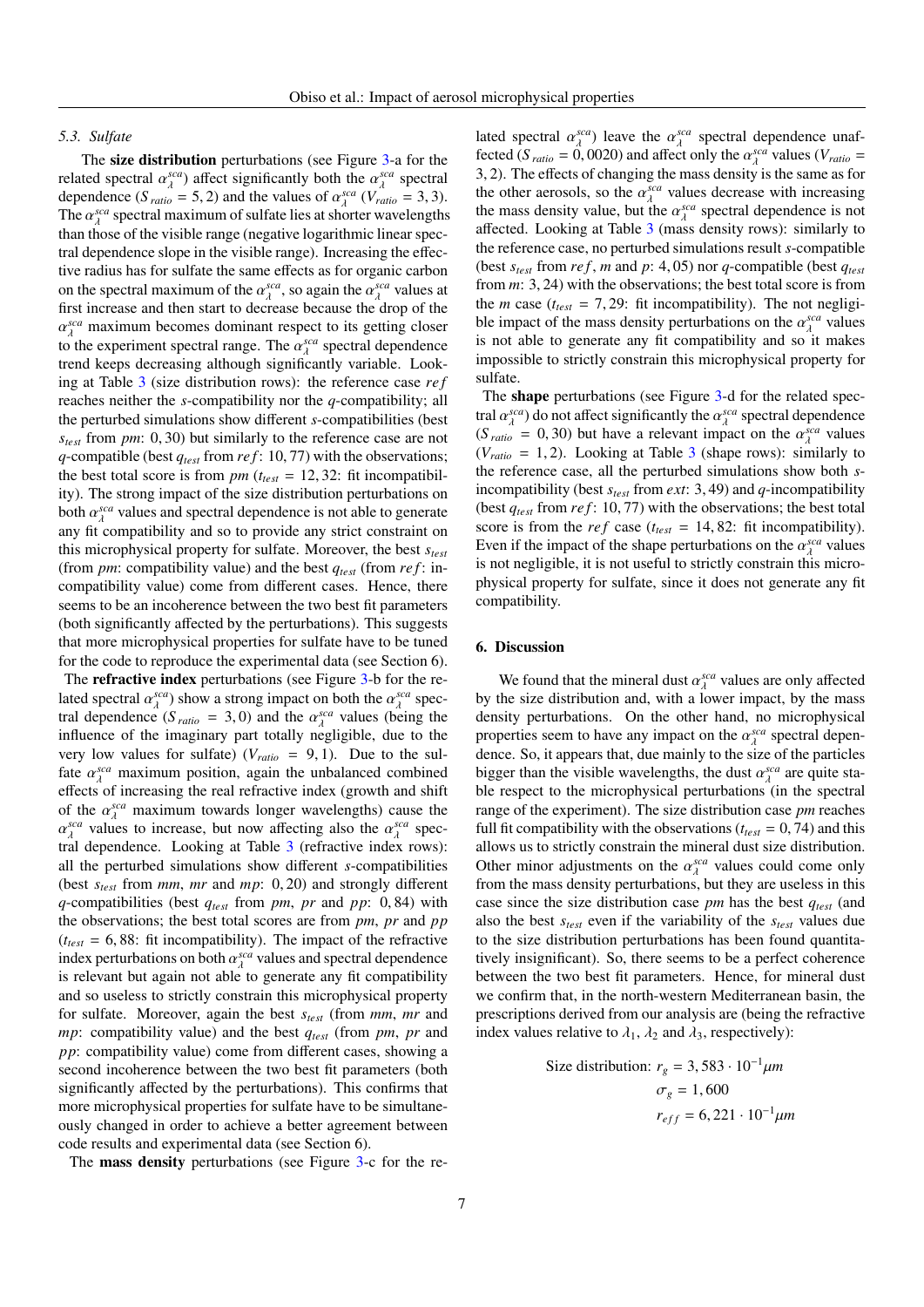Refractive index:  $n_R = (1, 530; 1, 530; 1, 530)$  (reference)  $n_I = (8, 500; 6, 650; 4, 500) \cdot 10^{-3}$ (reference) Mass density:  $\rho = 2,506 \cdot 10^3 kg/m^3$  (reference) Shape:  $\chi = 1,000$  (reference)

Hence, it seems that smaller dust particles (higher geometric radius but lower standard deviation) than the reference ones reach the north-western Mediterranean basin. Regarding the other perturbed microphysical properties, the reference prescriptions seem to describe well the mineral dust source in this geographical area.

The organic carbon  $\alpha_{\lambda}^{sca}$  values are affected mainly by refrac-<br>ive index (real part), size distribution and, with a lower im tive index (real part), size distribution and, with a lower impact, by mass density and shape perturbations. The  $\alpha_{\lambda}^{sca}$  spectral dependence instead is significantly affected only by the tral dependence, instead, is significantly affected only by the size distribution perturbations. So, the organic carbon  $\alpha_{\lambda}^{sea}$  appear less stable than the mineral dust ones respect to the mipear less stable than the mineral dust ones respect to the microphysical perturbations, due mainly to the size of the particles smaller than the visible wavelengths. The size distribution case *pm* reaches partial fit compatibility with the observations  $(t<sub>test</sub> = 2, 55)$  and this allows us to constrain the organic carbon size distribution. However, despite the perfect coherence between the best fit parameters, the  $\alpha_{\lambda}^{sca}$ <br>tribution case *pm* result a little "too low"  $\lambda^{\text{scat}}$  values of the size dis-<br>w" respect to the observatribution case *pm* result a little "too low" respect to the observations. Hence, in order to achieve the full fit compatibility, since the refractive index (real part) has the strongest impact on the  $\frac{\lambda}{\lambda}$  increase to the size distribution case *pm*. We found an optimal *sca* values, we tried to apply an adequate real refractive index real refractive index increase to be of 3% respect to the reference values. In this composite case (the violet line in Figure [2](#page-15-0) a), both the *s*-compatibility and the *q*-compatibility of the size distribution case *pm* improve ( $s_{test} = 0$ , 70 and  $q_{test} = 0$ , 13) and the full fit compatibility is achieved ( $t_{test} = 0,83$ ). This result allows us to strictly constrain simultaneously size distribution and real refractive index for organic carbon. Hence, for organic carbon, in the north-western Mediterranean basin, the prescriptions derived from our analysis are (being the refractive index values relative to  $\lambda_1$ ,  $\lambda_2$  and  $\lambda_3$ , respectively):

Size distribution:  $r_g = 2{,}544 \cdot 10^{-2} \mu m$  $\sigma_g = 1,760$  $r_{eff} = 5,656 \cdot 10^{-2} \mu m$ Refractive index: *<sup>n</sup><sup>R</sup>* <sup>=</sup> (1, 576; 1, 576; 1, 576)  $n_I = (1, 730; 1, 250; 0, 696) \cdot 10^{-2}$  (reference) Mass density:  $\rho = 1,800 \cdot 10^3 kg/m^3$  (reference) Shape:  $\chi = 1,000$  (reference)

Hence, smaller organic carbon particles (higher geometric radius but lower standard deviation) and with a slightly higher real refractive index (in the visible range) than the reference particles seem to be representative of the north-western Mediterranean basin. Regarding mass density and shape instead, the reference prescriptions seem to describe well the aged organics source in this geographical area.

The sulfate  $\alpha_{\lambda}^{sea}$  values are mainly affected by the refractive

index (real part) and, with a lower impact, by size distribution, mass density and shape perturbations. On the other hand, the and refractive index perturbations. So, it seems that the sulfate *sca* spectral dependence is only affected by size distribution  $\alpha_A$  bations, due to the particle size approximately comparable with *sca* are the most unstable respect to the microphysical perturthe visible wavelengths. For sulfate, no perturbation cases reach any fit compatibility with the observations. The size distribution case *pm* has the best *stest* while *re f* has the best *qtest*. On the other hand, the refractive index case *mr* has the best *stest* but *pr* has the best *qtest* (considering only the real part of the refractive index since the imaginary part has not any influence). Hence, in order to solve these incoherences and to achieve full fit compatibility, since the refractive index (real part) has the strongest impact on the  $\alpha_{\lambda}^{sca}$  values, we tried to consider the size distribution case  $n\mu$  with an increased real refractive index. We tribution case *pm* with an increased real refractive index. We found an optimal real refractive index increase to be of 8% respect to the reference values. In this composite case (the violet line in Figure [3-](#page-16-0)a), the *s*-compatibility of the *pm* size distribution case (best value) gets a little worse but remains very good  $(s<sub>test</sub> = 0, 76)$ , while the *q*-compatibility improves significantly  $(q_{test} = 0, 30)$ . So, applying this small real refractive index perturbation to the size distribution case *pm* produces full fit compatibility ( $t_{test} = 1,06$ ), allowing us to constrain simultaneously size distribution and refractive index also for sulfate. Hence, for sulfate, in the north-western Mediterranean basin, the prescriptions derived from our analysis are (being the refractive index values relative to  $\lambda_1$ ,  $\lambda_2$  and  $\lambda_3$ , respectively):

Size distribution: 
$$
r_g = 8,340 \cdot 10^{-2} \mu m
$$
  
\n $\sigma_g = 1,624$   
\n $r_{eff} = 1,501 \cdot 10^{-1} \mu m$   
\nRefractive index:  $n_R = (1,547; 1,545; 1,543)$   
\n $n_I = (1,000; 1,000; 1,610) \cdot 10^{-8}$  (reference)  
\nMass density:  $\rho = 1,700 \cdot 10^3 \text{ kg/m}^3$  (reference)  
\nShape:  $\chi = 1,000$  (reference)

Hence, smaller sulfate particles (higher geometric radius but lower standard deviation) and with a higher real refractive index (in the visible range) than the reference particles seem to be representative of the north-western Mediterranean basin. Regarding mass density and shape, again the reference prescriptions appear to be adequate to describe the ammonium sulfate source in this geographical area.

#### 7. Summary

Through a comparison between code simulations and observations, we assessed the sensitivity of simulated  $\alpha_A^{sea}$  (val-<br>ues and spectral dependence) of mineral dust, organic carbon ues and spectral dependence) of mineral dust, organic carbon and sulfate to significantly perturbed microphysical properties (size distribution, refractive index, mass density and shape) and also constrained these properties in the north-western Mediterranean basin. We observed that the impact of the microphysical assumptions on the scattering properties mainly depends on the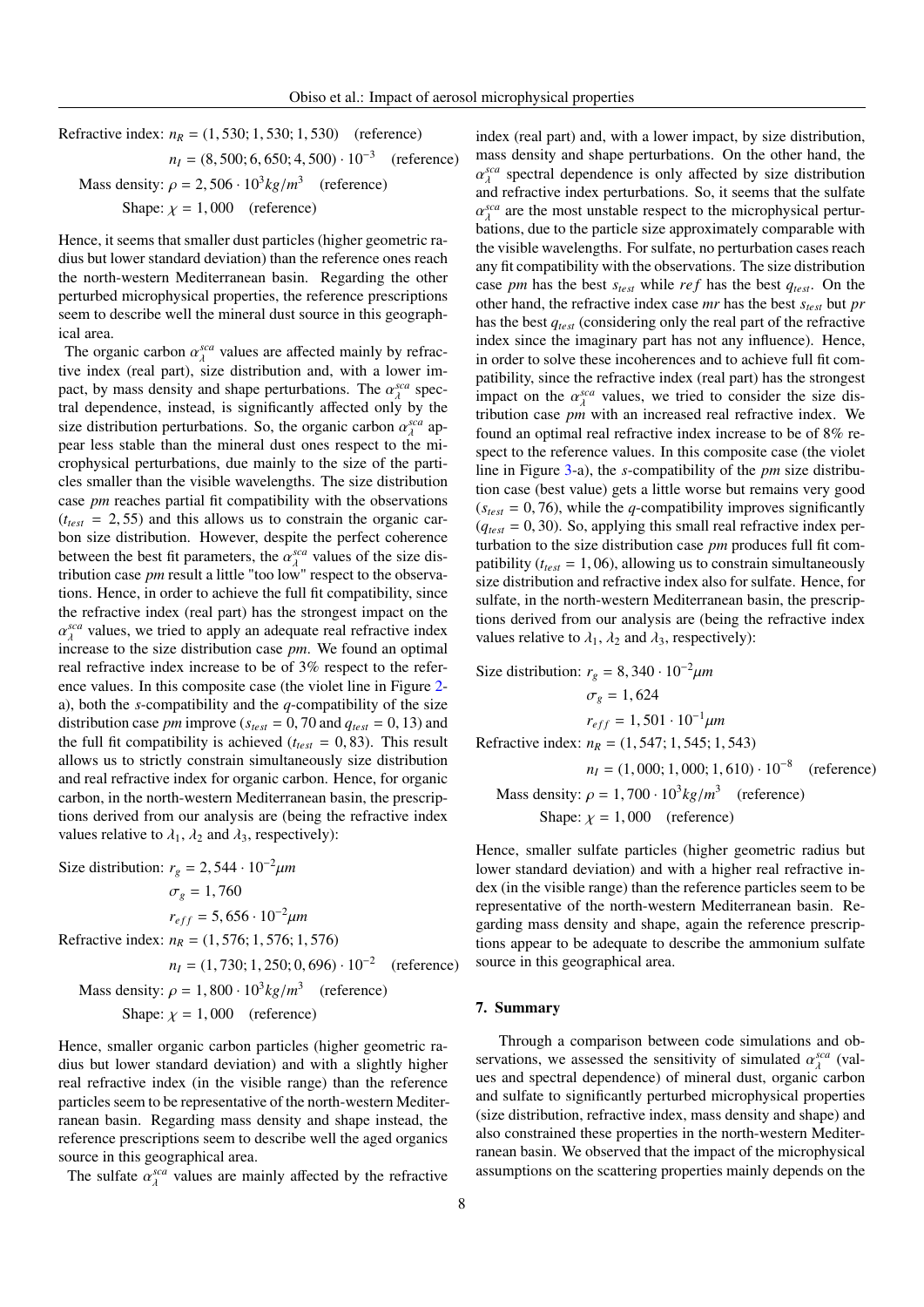size of the particles. The species with mean size smaller than (organic carbon) or almost comparable with (sulfate) the visible wavelengths (spectral range of this experiment) appear, indeed, to be more unstable. We performed the code simulations using reference microphysical properties derived from very general literature prescriptions, but widely used in the aerosol modelling community. We applied significant perturbations on these reference properties, indeed, in order to reproduce the great uncertainty affecting them. As observations, we used  $\alpha_A^{sca}$  of aerosol sources detected at the Montseny regional background aerosol sources detected at the Montseny regional background station. The aerosol sources are supposed to be a more realistic representation of the aerosols in atmosphere and allowed us to take into account the effects of minor internally mixed species on the ARI of the dominant species (which are the modelled species). In the future, we will carry out a second numerical experiment in order to study the impact of the particle microphysical perturbations on the atmospheric ARI radiative effects. Then, we will incorporate our microphysical prescriptions in the aerosol module of the NMMB-MONARCH model, in order to evaluate the impact of the ARI radiative effect variations, due to particle microphysical perturbations, on meteorology and climate.

## Vitae

Vincenzo Obiso studied Theoretical Physics at the University of Rome (Italy). He is a Ph.D. student at the Earth Sciences Department of the Barcelona Supercomputing Center (BSC-ES, Barcelona, Spain) since 2013. His research plan focuses on the implementation of the dynamic aerosol-radiation interaction within the NMMB-MONARCH model, an online integrated meteorologychemistry model under development at the BSC-ES, and on the evaluation of its impact on the meteorological forecasts.

Marco Pandolfi is researcher at the Institute of Environmental Assessment and Water Research of the Spanish Research Council (IDAEA-CSIC, Barcelona, Spain). He has more than 15 years research experience on physical, optical and chemical properties of atmospheric aerosols. He is the scientific coordinator of the IDAEA research line aiming at studying the link existing between air quality and climate. He authored and co-authored more than 70 peer-reviewed papers in international journals and over 100 communications to international conferences.

Marina Ealo studied Environmental Sciences and Meteorology. She is a Ph.D. student at the Spanish Research Council (IDAEA-CSIC, Barcelona, Spain) since 2014. Her thesis is focused on studying the optical and chemical properties of the atmospheric aerosols and their impact on air quality and climate. She also manages the Montsec sampling station integrated in the Global Atmosphere Watch (GAW) program.

Oriol Jorba has a Ph.D. in Environmental Engineering (2005). His research activities have included high resolution mesoscale meteorology, air quality and development of online meteorology-chemistry models. In 2005, he was enrolled as researcher at the Earth Sciences Department of the Barcelona Supercomputing Center (BSC-ES, Barcelona, Spain) and in 2008 moved to the Atmospheric Modelling Group Manager position. Now he is senior researcher of the Atmospheric Composition group. He held a research position at the University of California Irvine (USA) in 2011 and at the NASA Goddard Institute for Space Studies (USA) in 2013. He has co-authored more than 50 papers in international scientific journals and over 100 communications to international conferences.

#### Funding sources & Acknowledgements

This work has been funded by the Spanish Ministry of Economy and Competitiveness [grant: CGL2013-46736-R] and by the ACTRIS Research Infrastructure Project of the European Union's Horizon 2020 research and innovation programme [grant agreement: No. 654169]. Further support has been

provided by the Severo Ochoa Program, awarded by the Spanish Government [grant: SEV-2011-00067]. This work was also supported by the MINECO (Spanish Ministry of Economy and Competitiveness), the MAGRAMA (Spanish Ministry of Agriculture, Food and Environment) and FEDER funds under the PRISMA project [grant: CGL2012-39623-C02/00]. Further fundings have been provided by the European Union's Horizon 2020 research and innovation programme [grant agreement: No. 654109]. Vincenzo Obiso is funded by the Spanish Ministry of Economy and Competitiveness ['FPI-SO' grant: SVP-2013-067953]. Marco Pandolfi is funded by the Spanish Ministry of Economy and Competitiveness ['Ramón y Cajal' grant: RYC-2013-14036].

We thank Noemi Pérez for providing the PM chemical speciated data for the Montseny station and the developers of the T-Matrix code for making it freely available.

#### References

- <span id="page-8-2"></span>Anderson, T. L. and Ogren, J. A. (1998). Determining Aerosol Radiative Properties Using the TSI 3563 Integrating Nephelometer. *Aerosol Sci. Tech.*, 29:57–69.
- <span id="page-8-7"></span>Baklanov, A., Schlünzen, K., Suppan, P., Baldasano, J. M., Brunner, D., Aksoyoglu, S., Carmichael, G., Douros, J., Flemming, J., Forkel, R., Galmarini, S., Gauss, M., Grell, G., Hirtl, M., Joffre, S., Jorba, O., Kaas, E., Kaasik, M., Kallos, G., Kong, X., Korsholm, U., Kurganskiy, A., Kushta, J., Lohmann, U., Mahura, A., Manders-Groot, A., Maurizi, A., Moussiopoulos, N., Rao, S. T., Savage, N., Seigneur, C., Sokhi, R. S., Solazzo, E., Solomos, S., Sørensen, B., Tsegas, G., Vignati, E., Vogel, B., and Zhang, Y. (2014). Online coupled regional meteorology chemistry models in Europe: current status and prospects. *Atmos. Chem. Phys.*, 14:317–398.
- <span id="page-8-0"></span>Boucher, O., Randall, D., Artaxo, P., Bretherton, C., Feingold, G., Forster, P., Kerminen, V.-M., Kondo, Y., Liao, H., Lohmann, U., Rasch, P., Satheesh, S. K., Sherwood, S., Stevens, B., and Zhang, X. Y. (2013). Clouds and Aerosols. In Stocker, T. F., Qin, D., Plattner, G.-K., Tignor, M., Allen, S. K., Boschung, J., Nauels, A., Xia, Y., Bex, V., and Midgley, P. M., editors, *Climate Change 2013: The Physical Science Basis. Contribution of Working Group I to the Fifth Assessment Report of the Intergovernmental Panel on Climate Change*. Cambridge University Press, Cambridge, United Kingdom and New York, NY, USA.
- <span id="page-8-9"></span>Chin, M., Diehl, T., Dubovik, O., Eck, T. F., Holben, B. N., Sinyuk, A., and Streets, D. G. (2009). Light absorption by pollution, dust, and biomass burning aerosols: a global model study and evaluation with AERONET measurements. *Ann. Geophys.*, 27:3439–3464.
- <span id="page-8-6"></span>Chin, M., Ginoux, P., Kinne, S., Torres, O., Holben, B. N., Duncan, B. N., Martin, R. V., Logan, J. A., Higurashi, A., and Nakajima, T. (2002). Tropospheric Aerosol Optical Thickness from the GOCART Model and Comparisons with Satellite and Sun Photometer Measurements. *Journal of the Atmospheric Sciences*, 59:461–483.
- <span id="page-8-8"></span>Chin, M., Rood, R. B., Lin, S.-J., Müller, J.-F., and Thompson, A. M. (2000). Atmospheric sulfur cycle simulated in the global model GOCART: Model description and global properties. *J. Geophys. Res.*, 105(D20):24671– 24687.
- <span id="page-8-3"></span>Ealo, M., Alastuey, A., Pérez, N., Ripoll, A., Querol, X., and Pandolfi, M. (unpublished results). From air quality to climate; Impact of aerosol sources on optical properties at urban, regional and continental levels in the northwestern Mediterranean. *Atmos. Chem. Phys.*, in preparation.
- <span id="page-8-5"></span>Ealo, M., Alastuey, A., Ripoll, A., Pérez, N., Minguillón, M. C., Querol, X., and Pandolfi, M. (2016). Detection of Saharan dust and biomass burning events using near-real-time intensive aerosol optical properties in the north-western Mediterranean. *Atmos. Chem. Phys.*, 16:12567–12586.
- <span id="page-8-10"></span>Halmer, G., Douros, I., Tsegas, G., and Moussiopoulos, N. (2010). Using a coupled meteorological and chemical transport modelling scheme to evaluate the impact of the aerosol direct effect on pollutant concentration fields in Paris. In *Proceedings of the 31th NATO*/*SPS International Technical Meeting on Air Pollution Modelling and its Application (ITM2010), Turin, Italy, 27 Sep.-1 Oct. 2010*.
- <span id="page-8-4"></span>Hand, J. L. and Malm, W. C. (2006). *Review of the IMPROVE Equation for Estimating Ambient Light Extinction Coefficients*. Report Colorado State University - Appendix 2.
- <span id="page-8-1"></span>Hand, J. L. and Malm, W. C. (2007). Review of aerosol mass scattering efficiencies from groud-based measurements since 1990. *J. Geophys. Res.*, 112, D16203.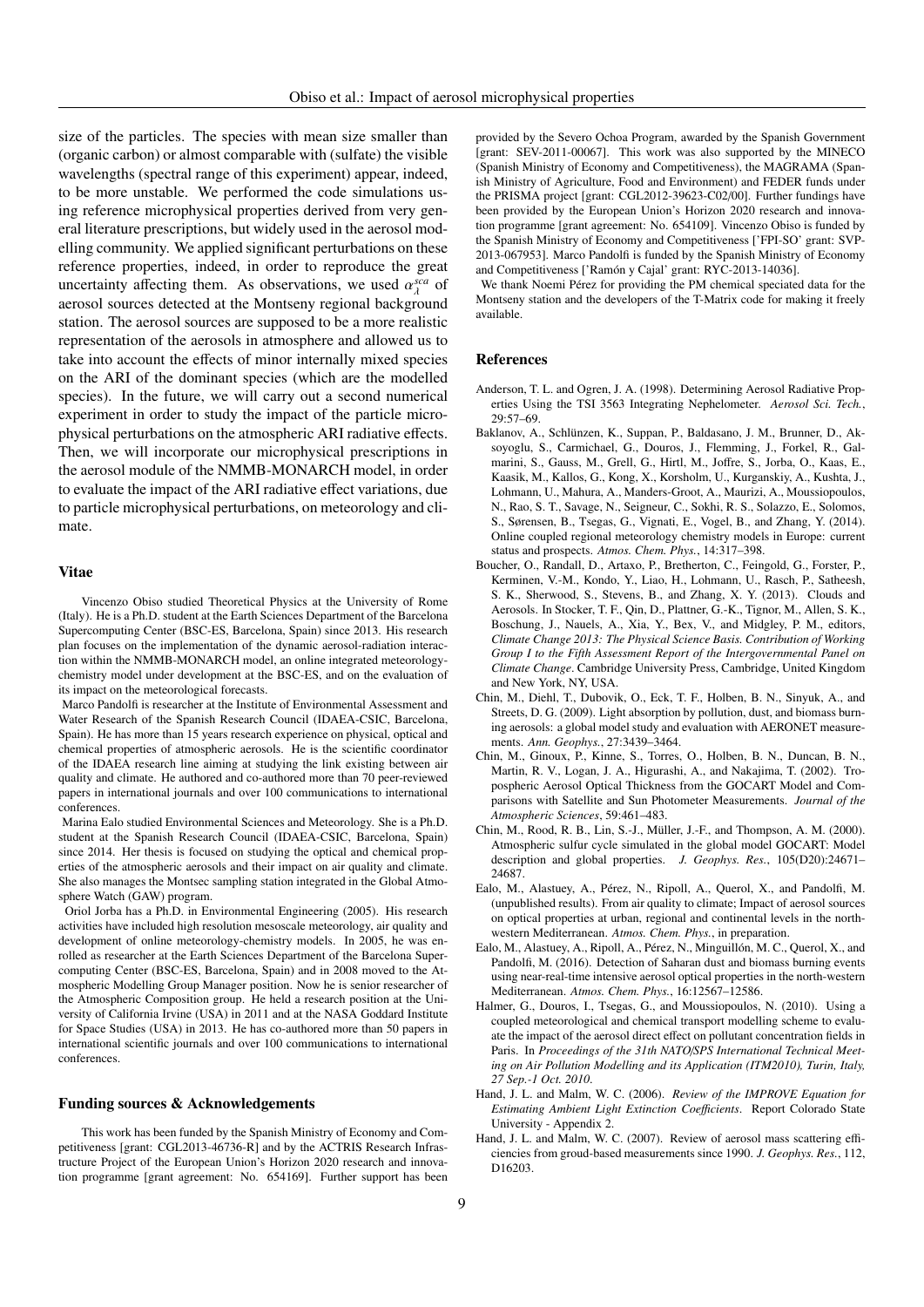<span id="page-9-33"></span>Hansen, J. E. and Travis, L. D. (1974). Light scattering in planetary atmospheres. *Space Science Reviews*, 16:527–610.

- <span id="page-9-19"></span>Hess, M., Köpke, P., and Schult, I. (1998). Optical Properties of Aerosols and Clouds: The Software Package OPAC. *Bull. Am. Met. Soc.*, 79:831–844.
- <span id="page-9-16"></span>Jorba, O., Dabdub, D., Blaszczak-Boxe, C., Pérez, C., Janjic, Z., Baldasano, J. M., Spada, M., Badia, A., and Gonçalves, M. (2012). Potential significance of photoexcited NO2 on global air quality with the NMMB/BSC chemical transport model. *J. Geophys. Res.*, 117, D13301.
- <span id="page-9-31"></span>Kallos, G., Solomos, S., and Kushta, J. (2009). Air quality - Meteorology Interaction Processes in the ICLAMS Modeling System. In *30th NATO*/*SPS International Technical Meeting on Air Pollution Modelling and its Application, San Francisco, 18-22 May 2009*.
- <span id="page-9-34"></span>Kaskaoutis, D. G., Kambezidis, H. D., Hatzianastassiou, N., Kosmopoulos, P. G., and Badarinath, K. V. S. (2007). Aerosol climatology: dependence of the Ångström exponent on wavelength over four AERONET sites. *Atmos. Chem. Phys. Discuss.*, 7:7347–7397.
- <span id="page-9-22"></span>Kirchstetter, T. W., Novakov, T., and Hobbs, P. V. (2004). Evidence that the spectral dependence of light absorption by aerosols is affected by organic carbon. *J. Geophys. Res.*, 109, D21208.
- <span id="page-9-25"></span>Mathur, R., Pleim, J., Wong, D., Otte, T., Gilliam, R., Roselle, S., Young, J., Binkowski, F., and Xiu, A. (2010). The WRF-CMAQ integrated online modeling system: development, testing, and initial applications. In *Air Pollution Modeling and Its Application XX*, pages 155–159. Springer.
- <span id="page-9-5"></span>Mishchenko, M. I. and Travis, L. D. (1998). Capabilities and limitations of a current FORTRAN implementation of the T-matrix method for randomly oriented, rotationally symmetric scatterers. *J. Quant. Spectrosc. Radiat. Transfer*, 60:309–324.
- <span id="page-9-4"></span>Mishchenko, M. I., Travis, L. D., and Lacis, A. A. (2002). *Scattering, Absorption and Emission of Light by Small Particles*. Cambridge University Press, Cambridge, UK.
- <span id="page-9-6"></span>Mishchenko, M. I., Videen, G., Babenko, V. A., Khlebtsov, N. G., and Wriedt, T. (2004). T-matrix theory of electromagnetic scattering by particles and its applications: a comprehensive reference database. *Journal of Quantitative Spectroscopy* & *Radiative Transfer*, 88:357–406.
- <span id="page-9-27"></span>Moussiopoulos, N., Douros, I., Tsegas, G., Kleanthous, S., and Chourdakis, E. (2012). An air quality management system for policy support in Cyprus. *Adv. Meteorol.*, 2012, 959280.
- <span id="page-9-0"></span>Myhre, G., Samset, B. H., Schulz, M., Balkanski, Y., Bauer, S., Berntsen, T. K., Bian, H., Bellouin, N., Chin, M., Diehl, T., Easter, R. C., Feichter, J., Ghan, S. J., Hauglustaine, D., Iversen, T., Kinne, S., Kirkevag, A., Lamarque, J.- F., Lin, G., Liu, X., Lund, M. T., Luo, G., Ma, X., van Noije, T., Penner, J. E., Rasch, P. J., Ruiz, A., Seland, O., Skeie, R. B., Stier, P., Takemura, T., Tsigaridis, K., Wang, P., Wang, Z., Xu, L., Yu, H., Yu, F., Yoon, J.-H., Zhang, K., Zhang, H., and Zhou, C. (2013a). Radiative forcing of the direct aerosol effect from AeroCom Phase II simulations. *Atmos. Chem. Phys.*, 13:1853–1877.
- <span id="page-9-1"></span>Myhre, G., Shindell, D., Bréon, F.-M., Collins, W., Fuglestvedt, J., Huang, J., Koch, D., Lamarque, J.-F., Lee, D., Mendoza, B., Nakajima, T., Robock, A., Stephens, G., Takemura, T., and Zhang, H. (2013b). Anthropogenic and Natural Radiative Forcing. In Stocker, T. F., Qin, D., Plattner, G.-K., Tignor, M., Allen, S. K., Boschung, J., Nauels, A., Xia, Y., Bex, V., and Midgley, P. M., editors, *Climate Change 2013: The Physical Science Basis. Contribution of Working Group I to the Fifth Assessment Report of the Intergovernmental Panel on Climate Change*. Cambridge University Press, Cambridge, United Kingdom and New York, NY, USA.
- <span id="page-9-21"></span>Nickovic, S., Kallos, G., Papadopoulos, A., and Kakaliagou, O. (2001). A model for prediction of desert dust cycle in the atmosphere. *J. Geophys. Res.*, 106(D16):18113–18129.
- <span id="page-9-12"></span>Paatero, P. (1997). Least squares formulation of robust non-negative factor analysis. *Chemometrics and Intelligent Laboratory Systems*, 37:23–35.
- <span id="page-9-10"></span>Pandolfi, M., Alastuey, A., Pérez, N., Reche, C., Castro, I., Shatalov, V., and Querol, X. (2016). Trends analysis of PM source contributions and chemical tracers in NE Spain during 2004-2014: A multi-exponential approach. *Atmos. Chem. Phys.*, 16:11787–11805.
- <span id="page-9-7"></span>Pandolfi, M., Cusack, M., Alastuey, A., and Querol, X. (2011). Variability of aerosol optical properties in the Western Mediterranean Basin. *Atmos. Chem. Phys.*, 11:8189–8203.
- <span id="page-9-13"></span>Pandolfi, M., Querol, X., Alastuey, A., Jimenez, J. L., Jorba, O., Day, D., Ortega, A., Cubison, M. J., Comerón, A., Sicard, M., Mohr, C., Prévôt, A. S. H., Minguillón, M. C., Pey, J., Baldasano, J. M., Burkhart, K. F., Seco, R., Peñuelas, J., van Drooge, B. L., Artiñano, B., Di Marco, C., Nemitz, E.,

Schallhart, S., Metzger, A., Hansel, A., Lorente, J., Ng, S., Jayne, J., and Szidat, S. (2014). Effects of sources and meteorology on particulate matter in the Western Mediterranean Basin: An overview of the DAURE campaign. *J. Geophys. Res. Atmos.*, 119:4978–5010.

- <span id="page-9-8"></span>Pereira, S. N., Wagner, F., and Silva, A. M. (2011). Seven years of measurements of aerosol scattering properties, near the surface, in the southwestern Iberia Peninsula. *Atmos. Chem. Phys.*, 11:17–29.
- <span id="page-9-17"></span>Pérez, C., Haustein, K., Janjic, Z., Jorba, O., Huneeus, N., Baldasano, J. M., Black, T., Basart, S., Nickovic, S., Miller, R. L., Perlwitz, J. P., Schulz, M., and Thomson, M. (2011). Atmospheric dust modeling from meso to global scales with the online NMMB/BSC-Dust model - Part 1: Model description, annual simulations and evaluation. *Atmos. Chem. Phys.*, 11:13001–13027.
- <span id="page-9-14"></span>Pérez, N., Pey, J., Castillo, S., Viana, M., Alastuey, A., and Querol, X. (2008). Interpretation of the variability of levels of regional background aerosols in the Western Mediterranean. *Science of the Total Environment*, 407:527–540.
- <span id="page-9-15"></span>Pey, J., Pérez, N., Castillo, S., Viana, M., Moreno, T., Pandolfi, M., Lopez-Sebastian, J. M., Alastuey, A., and Querol, X. (2009). Geochemistry of regional background aerosols in the Western Mediterranean. *Atmos. Res.*, 94:422–435.
- <span id="page-9-24"></span>Pleim, J., Young, J., Wong, D., Gilliam, R., Otte, T., and Mathur, R. (2008). Two-way coupled meteorology and air quality modeling. In Borrego, C. and Miranda, A. I., editors, *Air Pollution Modeling and Its Application XIX*, pages 496–504. Springer, the Netherlands. ISBN 978-1-4020-8452-2.
- <span id="page-9-11"></span>Querol, X., Alastuey, A., Pey, J., Cusack, M., Pérez, N., Mihalopoulos, N., Theodosi, C., Gerasopoulos, E., Kubilay, N., and Koçak, M. (2009). Variability in regional background aerosols within the Mediterranean. *Atmos. Chem. Phys.*, 9:4575–4591.
- <span id="page-9-2"></span>Rap, A., Scott, C. E., Spracklen, D. V., Bellouin, N., Forster, P. M., Carslaw, K. S., Schmidt, A., and Mann, G. (2013). Natural aerosol direct and indirect radiative effects. *Geophys. Res. Lett.*, 40:3297–3301.
- <span id="page-9-30"></span>Shalaby, A., Zakey, A. S., Tawfik, A. B., Solmon, F., Giorgi, F., Stordal, F., Sillman, S., Zaveri, R. A., and Steiner, A. L. (2012). Implementation and evaluation of online gas-phase chemistry within a regional climate model (RegCM-CHEM4). *Geosci. Model Dev.*, 5:741–760.
- <span id="page-9-23"></span>Shamjad, P. M., Tripathi, S. N., Thamban, N. M., and Vreeland, H. (2016). Refractive Index and Absorption Attribution of Highly Absorbing Brown Carbon Aerosols from an Urban Indian City-Kanpur. *Scientific Reports*, 6, 37735.
- <span id="page-9-20"></span>Shettle, E. P. (1984). Optical and radiative properties of a desert aerosol model. In Fiocco, G., editor, *IRS '84: Current Problems in Atmospheric Radiation, Proceedings of the International Radiation Symposium, Perugia, Italy, 21-28 Aug. 1984*, pages 74–77. A. Deepak Publishing, Hampton, Virginia, USA.
- <span id="page-9-29"></span>Solmon, F., Giorgi, F., and Liousse, C. (2006). Aerosol modelling for regional climate studies: application to anthropogenic particles and evaluation over a European/African domain. *Tellus B*, 58:51–72.
- <span id="page-9-32"></span>Solomos, S., Kallos, G., Kushta, J., Astitha, M., Tremback, C., Nenes, A., and Levin, Z. (2011). An integrated modeling study on the effects of mineral dust and sea salt particles on clouds and precipitation. *Atmos. Chem. Phys.*, 11:873–892.
- <span id="page-9-18"></span>Spada, M., Jorba, O., Pérez, C., Janjic, Z., and Baldasano, J. M. (2013). Modeling and evaluation of the global sea-salt aerosol distribution: sensitivity to size-resolved and sea-surface temperature dependent emission schemes. *Atmos. Chem. Phys.*, 13:11735–11755.
- <span id="page-9-9"></span>White, W. H. and Macias, E. S. (1987). On measurement error and the empirical relationship of atmospheric extinction to aerosol composition in the nonurban West. In Bhardwaja, P. S., editor, *Visibility Protection: Research and Policy Aspects*, pages 783–794. Air Pollution Control Association (now A&WMA), Pittsburgh.
- <span id="page-9-26"></span>Wong, D. C., Pleim, J., Mathur, R., Binkowski, F., Otte, T., Gilliam, R., Pouliot, G., Xiu, A., Young, J. O., and Kang, D. (2012). WRF-CMAQ two-way coupled system with aerosol feedback: software development and preliminary results. *Geosci. Model Dev.*, 5:299–312.
- <span id="page-9-3"></span>Yu, H., Kaufman, Y. J., Chin, M., Feingold, G., Remer, L. A., Anderson, T. L., Balkanski, Y., Bellouin, N., Boucher, O., Christopher, S., DeCola, P., Kahn, R., Koch, D., Loeb, N., Reddy, M. S., Schulz, M., Takemura, T., and Zhou, M. (2006). A review of measurement-based assessments of the aerosol direct radiative effect and forcing. *Atmos. Chem. Phys.*, 6:613–666.
- <span id="page-9-28"></span>Zakey, A. S., Solmon, F., and Giorgi, F. (2006). Implementation and testing of a desert dust module in a regional climate model. *Atmos. Chem. Phys.*, 6:4687–4704.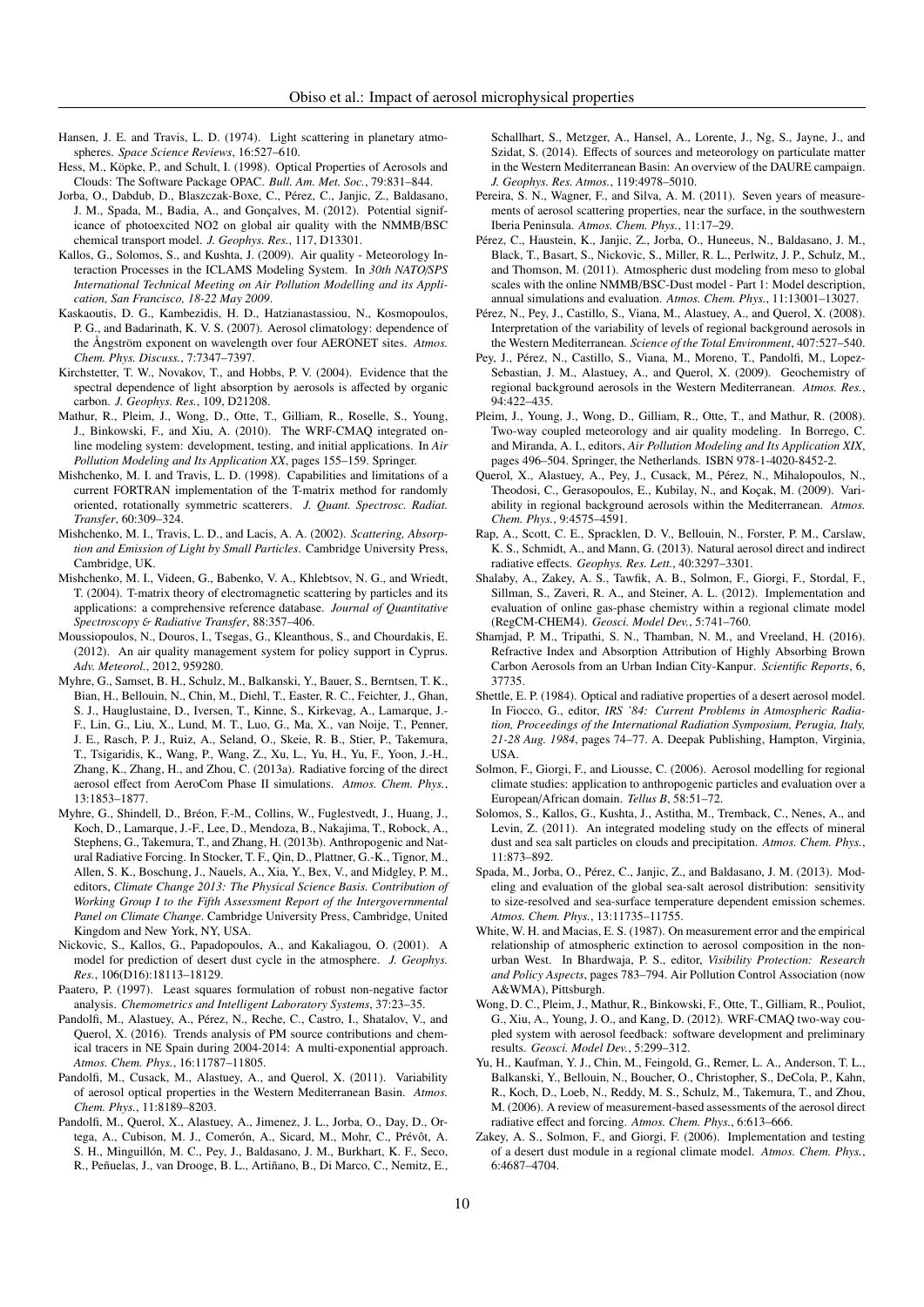<span id="page-10-0"></span>Zhang, Z., Meyer, K., Yu, H., Platnich, S., Colarco, P., Liu, Z., and Oreopoulos, L. (2016). Shortwave direct radiative effects of above-cloud aerosols over global oceans derived from 8 years of CALIOP and MODIS observations. *Atmos. Chem. Phys.*, 16:2877–2900.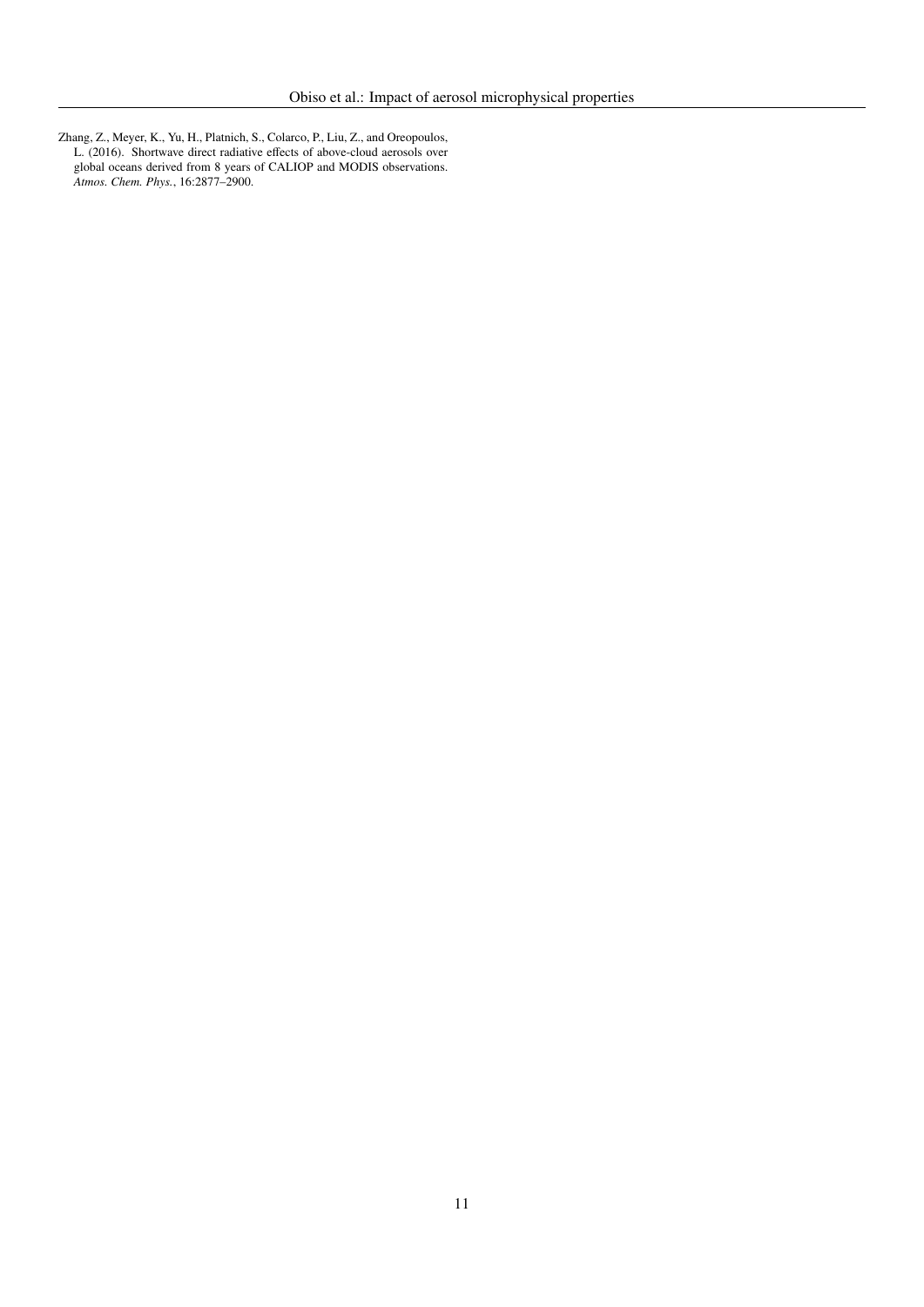<span id="page-11-0"></span>Table 1: **Observed**  $\alpha_{\lambda}^{sca}$ <br>and  $\lambda_2 = 0.635 \mu m$  $\lambda^{\text{sc}a}$  of mineral dust (DU), aged organics (OC) and ammonium sulfate (SU) sources. The wavelengths are  $\lambda_1 = 0,450 \mu m$ ,  $\lambda_2 = 0,525 \mu m$ **and**  $\lambda_3 = 0,635 \mu m$ .

| observations               |                 | DU                | OС                | SU                |  |
|----------------------------|-----------------|-------------------|-------------------|-------------------|--|
|                            | $\mathcal{A}_1$ | $1.046 \pm 0.130$ | $1.990 \pm 0.258$ | $5.860 \pm 0.256$ |  |
| $\alpha_1^{sca}$ $(m^2/g)$ | $\lambda_2$     | $1.262 \pm 0.106$ | $1.414 \pm 0.212$ | $4.508 \pm 0.210$ |  |
|                            | $\lambda_3$     | $1.429 \pm 0.096$ | $0,916 \pm 0,190$ | $3,092 \pm 0,188$ |  |
|                            |                 |                   |                   |                   |  |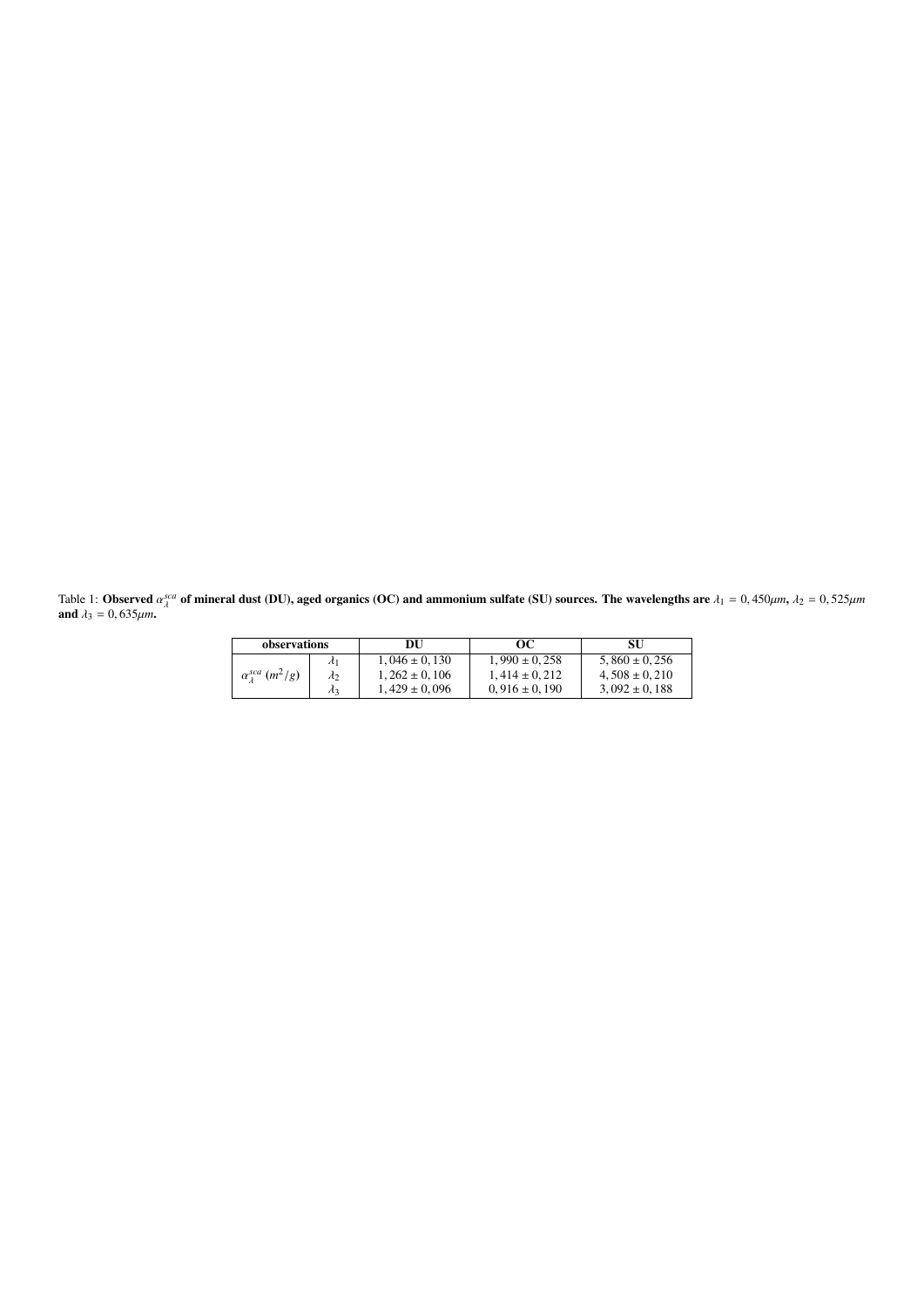<span id="page-12-0"></span>

| Table 2: Reference (marked with a *) and perturbed microphysical properties, namely size distribution (SD), refractive index (RI), mass density (DN) and                                                |
|---------------------------------------------------------------------------------------------------------------------------------------------------------------------------------------------------------|
| shape $(SH)$ , for mineral dust $(DU)$ , organic carbon $(OC)$ and sulfate $(SU)$ , used for code simulations. The perturbation cases for size distribution, refractive                                 |
| index and mass density are named with the letters m (i.e. $minus : -20\%$ ), r (i.e. $reference$ ) and p (i.e. plus : +20%), applied separately to each parameter of                                    |
| the microphysical properties (for size distribution and refractive index the first letter refers to $re$ and $nR$ , while the second letter to $\sigmae$ and $nI$ , respectively;                       |
| for mass density the only one letter refers to $\rho$ ); the shape perturbation cases are indicated as <i>ext</i> (i.e. <i>extreme</i> spheroid) and <i>mod</i> (i.e. <i>moderate</i> spheroid),        |
| both cases including the oblate and the prolate options (the $\chi$ of the two options are reciprocals of each other). The cases rr (for size distribution and                                          |
| refractive index), r (for mass density) and sph (i.e. sphere, for shape) are omitted because they all coincide with the reference case, which we name ref                                               |
| for all the microphysical properties. The size distribution is log-normal and the size range $PM_{10}$ (starting from 0,001 $\mu$ m) for all the species. The three                                     |
| refractive index values in parentheses are relative to $\lambda_1 = 0.450 \mu m$ , $\lambda_2 = 0.525 \mu m$ and $\lambda_3 = 0.635 \mu m$ , respectively. The axial ratio is defined as $\chi = a/b$ , |
| where a is the axis perpendicular to the symmetry axis of the spheroid and b the parallel one: the value $\chi = 1$ indicates a sphere, while values $\chi > 1$ and                                     |
| $\chi$ < 1 indicate oblate and prolate spheroids, respectively.                                                                                                                                         |
|                                                                                                                                                                                                         |

|           | cases                |                                                                                                     | DU                                       | $\overline{OC}$                          | $\overline{\bf SU}$                      |  |
|-----------|----------------------|-----------------------------------------------------------------------------------------------------|------------------------------------------|------------------------------------------|------------------------------------------|--|
|           |                      | $r_g^*(\mu m)$                                                                                      | $2,986 \cdot 10^{-1}$                    | $2,120 \cdot 10^{-2}$                    | $6,950 \cdot 10^{-2}$                    |  |
|           | ref                  |                                                                                                     | 2,000                                    | 2,200                                    | 2,030                                    |  |
|           |                      | $\sigma_g^*$<br>$r_{eff}^*$ (µm)                                                                    | $9,205 \cdot 10^{-1}$                    | $1,003 \cdot 10^{-1}$                    | $2,433 \cdot 10^{-1}$                    |  |
|           |                      | $r_g=0,8\cdot r_g^*\left(\mu m\right)$                                                              | $2,389 \cdot 10^{-1}$                    | $1,696 \cdot 10^{-2}$                    | $5,560 \cdot 10^{-2}$                    |  |
|           | $_{mm}$              | $\sigma_g = 0, 8 \cdot \sigma_g^*$                                                                  | 1,600                                    | 1,760                                    | 1,624                                    |  |
|           |                      | $r_{eff}\left(\mu m\right)$                                                                         | $4, 150 \cdot 10^{-1}$                   | $3,771 \cdot 10^{-2}$                    | $1,001 \cdot 10^{-1}$                    |  |
|           |                      |                                                                                                     | $2,389 \cdot 10^{-1}$                    | $1,696 \cdot 10^{-2}$                    | $5,560 \cdot 10^{-2}$                    |  |
|           |                      | $\begin{array}{l} r_g=0,8\cdot r_g^*\left(\mu m\right) \\ \sigma_g=1,0\cdot \sigma_g^* \end{array}$ | 2,000                                    | 2,200                                    | 2,030                                    |  |
|           | mr                   |                                                                                                     | $7,617 \cdot 10^{-1}$                    | $8,024 \cdot 10^{-2}$                    | $1,947 \cdot 10^{-1}$                    |  |
|           |                      | $r_{eff}\left(\mu m\right)$                                                                         | $2,389 \cdot 10^{-1}$                    | $1,696 \cdot 10^{-2}$                    | $\frac{5,560 \cdot 10^{-2}}{2}$          |  |
|           |                      | $r_g = 0, 8 \cdot r_g^* \ (\mu m)$                                                                  |                                          |                                          |                                          |  |
|           | mp                   | $\sigma_g = 1, 2 \cdot \sigma_g^*$                                                                  | 2,400                                    | 2,640                                    | 2,436                                    |  |
|           |                      | $r_{eff}$ ( $\mu$ m)                                                                                | 1,150                                    | $1,782 \cdot 10^{-1}$                    | $3,965 \cdot 10^{-1}$                    |  |
|           |                      | $r_g=1,0\cdot r_g^*\left(\mu m\right)$                                                              | $2,986 \cdot 10^{-1}$                    | $2,120 \cdot 10^{-2}$                    | $6,950 \cdot 10^{-2}$                    |  |
| <b>SD</b> | rm                   | $\sigma_g=0,8\cdot\sigma_g^*$                                                                       | 1,600                                    | 1,760                                    | 1,624                                    |  |
|           |                      | $r_{eff}\left(\mu m\right)$                                                                         | $5, 187 \cdot 10^{-1}$                   | $4,713 \cdot 10^{-2}$                    | $1,251 \cdot 10^{-1}$                    |  |
|           |                      | $r_g=1,0\cdot r_g^*\left(\mu m\right)$                                                              | $2,986 \cdot 10^{-1}$                    | $2,120 \cdot 10^{-2}$                    | $6,950 \cdot 10^{-2}$                    |  |
|           | rp                   | $\sigma_g = 1, 2 \cdot \sigma_g^*$                                                                  | 2,400                                    | 2,640                                    | 2,436                                    |  |
|           |                      | $r_{eff}$ ( $\mu$ m)                                                                                | 1,293                                    | $2,219 \cdot 10^{-1}$                    | $4,890 \cdot 10^{-1}$                    |  |
|           |                      | $r_g = 1, 2 \cdot r_g^* \ (\mu m)$                                                                  | $3,583 \cdot 10^{-1}$                    | $2,544 \cdot 10^{-2}$                    | $8,340 \cdot 10^{-2}$                    |  |
|           | pm                   | $\sigma_g = 0, 8 \cdot \sigma_g^*$                                                                  | 1,600                                    | 1,760                                    | 1,624                                    |  |
|           |                      | $r_{eff}$ ( $\mu$ m)                                                                                | $6,221 \cdot 10^{-1}$                    | $5,656 \cdot 10^{-2}$                    | $1,501 \cdot 10^{-1}$                    |  |
|           |                      | $r_g = 1, 2 \cdot r_g^* (\mu m)$                                                                    | $3,583 \cdot 10^{-1}$                    | $2,544 \cdot 10^{-2}$                    | $8,340 \cdot 10^{-2}$                    |  |
|           | pr                   | $\sigma_g = 1, 0 \cdot \sigma_g^*$                                                                  | 2,000                                    | 2,200                                    | 2,030                                    |  |
|           |                      |                                                                                                     | 1,061                                    | $1,204 \cdot 10^{-1}$                    | $2,919 \cdot 10^{-1}$                    |  |
|           |                      | $r_{eff}$ ( $\mu$ m)<br>$r_g = 1, 2 \cdot r_g^* \ (\mu m)$                                          | $3,583 \cdot 10^{-1}$                    | $2,544 \cdot 10^{-2}$                    | $8,340 \cdot 10^{-2}$                    |  |
|           |                      |                                                                                                     |                                          | 2,640                                    |                                          |  |
|           | $p\hspace{0.025cm}p$ | $\sigma_g = 1, 2 \cdot \sigma_g^*$                                                                  | 2,400                                    |                                          | 2,436                                    |  |
|           |                      | $r_{eff}$ ( $\mu$ m)                                                                                | 1,406                                    | $2,650 \cdot 10^{-1}$                    | $5,773 \cdot 10^{-1}$                    |  |
|           | ref                  | $n_R^*$                                                                                             | (1, 530; 1, 530; 1, 530)                 | (1, 530; 1, 530; 1, 530)                 | (1, 432; 1, 431; 1, 429)                 |  |
|           |                      | $n_I^*$                                                                                             | $(8, 500; 6, 650; 4, 500) \cdot 10^{-3}$ | $(1, 730; 1, 250; 0, 696) \cdot 10^{-2}$ | $(1,000; 1,000; 1,610) \cdot 10^{-8}$    |  |
|           | $\,mm$               | $n_R = 0, 8 \cdot n_R^*$                                                                            | (1, 224; 1, 224; 1, 224)                 | (1, 224; 1, 224; 1, 224)                 | (1, 146; 1, 145; 1, 143)                 |  |
|           |                      | $n_I = 0, 8 \cdot n_I^*$                                                                            | $(6, 800; 5, 320; 3, 600) \cdot 10^{-3}$ | $(1, 384; 1, 000; 0, 557) \cdot 10^{-2}$ | $(0, 800; 0, 800; 1, 288) \cdot 10^{-8}$ |  |
|           | mr                   | $n_R = 0, 8 \cdot n_R^*$                                                                            | (1, 224; 1, 224; 1, 224)                 | (1, 224; 1, 224; 1, 224)                 | (1, 146; 1, 145; 1, 143)                 |  |
|           |                      | $n_I = 1, 0 \cdot n_I^*$                                                                            | $(8, 500; 6, 650; 4, 500) \cdot 10^{-3}$ | $(1, 730; 1, 250; 0, 696) \cdot 10^{-2}$ | $(1,000; 1,000; 1,610) \cdot 10^{-8}$    |  |
|           | mp                   | $n_R = 0, 8 \cdot n_R^*$                                                                            | (1, 224; 1, 224; 1, 224)                 | (1, 224; 1, 224; 1, 224)                 | (1, 146; 1, 145; 1, 143)                 |  |
|           |                      | $n_I = 1, 2 \cdot n_I^*$                                                                            | $(10, 20; 7, 980; 5, 400) \cdot 10^{-3}$ | $(2,076; 1,500; 0,835) \cdot 10^{-2}$    | $(1, 200; 1, 200; 1, 932) \cdot 10^{-8}$ |  |
|           | rm                   | $n_R = 1, 0 \cdot n_R^*$                                                                            | (1, 530; 1, 530; 1, 530)                 | (1, 530; 1, 530; 1, 530)                 | (1, 432; 1, 431; 1, 429)                 |  |
| RI        |                      | $n_I = 0, 8 \cdot n_I^*$                                                                            | $(6, 800; 5, 320; 3, 600) \cdot 10^{-3}$ | $(1, 384; 1, 000; 0, 557) \cdot 10^{-2}$ | $(0, 800; 0, 800; 1, 288) \cdot 10^{-8}$ |  |
|           |                      | $n_R = 1, 0 \cdot n_R^*$                                                                            | (1, 530; 1, 530; 1, 530)                 | (1, 530; 1, 530; 1, 530)                 | (1, 432; 1, 431; 1, 429)                 |  |
|           | rp                   | $n_I = 1, 2 \cdot n_I^*$<br>$n_R = 1, 2 \cdot n_R^*$                                                | $(10, 20; 7, 980; 5, 400) \cdot 10^{-3}$ | $(2,076; 1,500; 0,835) \cdot 10^{-2}$    | $(1, 200; 1, 200; 1, 932) \cdot 10^{-8}$ |  |
|           |                      |                                                                                                     | (1, 836; 1, 836; 1, 836)                 | (1, 836; 1, 836; 1, 836)                 | (1, 718; 1, 717; 1, 715)                 |  |
|           | pm                   | $n_I = 0, 8 \cdot n_I^*$                                                                            | $(6, 800; 5, 320; 3, 600) \cdot 10^{-3}$ | $(1, 384; 1, 000; 0, 557) \cdot 10^{-2}$ | $(0, 800; 0, 800; 1, 288) \cdot 10^{-8}$ |  |
|           |                      | $n_R = 1, 2 \cdot n_R^*$                                                                            | (1, 836; 1, 836; 1, 836)                 | (1, 836; 1, 836; 1, 836)                 | (1, 718; 1, 717; 1, 715)                 |  |
|           | pr                   | $n_I = 1, 0 \cdot n_I^*$                                                                            | $(8, 500; 6, 650; 4, 500) \cdot 10^{-3}$ | $(1, 730; 1, 250; 0, 696) \cdot 10^{-2}$ | $(1,000; 1,000; 1,610) \cdot 10^{-8}$    |  |
|           |                      | $n_R = 1, 2 \cdot n_R^*$                                                                            | (1, 836; 1, 836; 1, 836)                 | (1, 836; 1, 836; 1, 836)                 | (1, 718; 1, 717; 1, 715)                 |  |
|           | $p\hspace{0.025cm}p$ | $n_I = 1, 2 \cdot n_I^*$                                                                            | $(10, 20; 7, 980; 5, 400) \cdot 10^{-3}$ | $(2,076; 1,500; 0,835) \cdot 10^{-2}$    | $(1, 200; 1, 200; 1, 932) \cdot 10^{-8}$ |  |
|           | ref                  | $\rho^*(kg/m^3)$                                                                                    | $2,506 \cdot 10^3$                       | $1,800 \cdot 10^3$                       | $1,700 \cdot 10^3$                       |  |
| DN        | $\,m$                | $\rho = 0, 8 \cdot \rho^* (kg/m^3)$                                                                 | $2,005 \cdot 10^3$                       | $1,440 \cdot 10^3$                       | $1,360 \cdot 10^3$                       |  |
|           | $\boldsymbol{p}$     | $\rho = 1, 2 \cdot \rho^* (kg/m^3)$                                                                 | $3,007 \cdot 10^3$                       | $2,160 \cdot 10^3$                       | $2,040 \cdot 10^{3}$                     |  |
| SH        | ref                  | $\chi^*$                                                                                            | 1,000                                    | 1,000                                    | 1,000                                    |  |
|           |                      | $\chi$ -oblate                                                                                      | 2,200                                    | 2,200                                    | 2,200                                    |  |
|           | ext                  | $\chi$ -prolate                                                                                     | $4,500 \cdot 10^{-1}$                    | $4,500 \cdot 10^{-1}$                    | $4,500 \cdot 10^{-1}$                    |  |
|           |                      | $\chi$ -oblate                                                                                      | 1,600                                    | 1,600                                    | 1,600                                    |  |
|           | mod                  |                                                                                                     | $6,300 \cdot 10^{-1}$                    | $6,300 \cdot 10^{-1}$                    | $6,300 \cdot 10^{-1}$                    |  |
|           |                      | $\chi$ -prolate                                                                                     |                                          |                                          |                                          |  |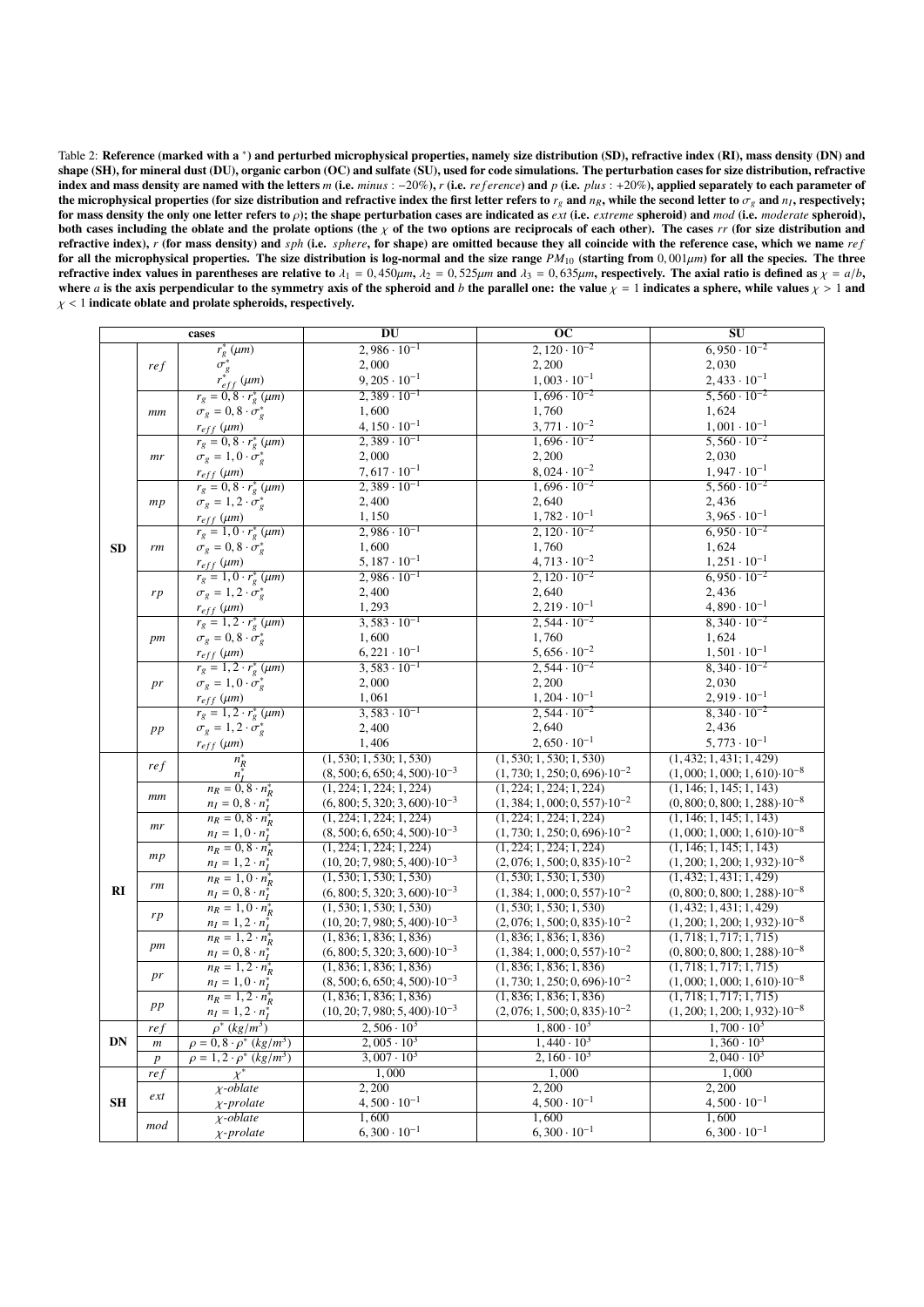<span id="page-13-0"></span>Table 3: Results of the compatibility test on the best fit parameters, relative to the reference case and to the size distribution (SD), refractive index (RI), mass density (DN) and shape (SH) perturbation cases, for mineral dust (DU), organic carbon (OC) and sulfate (SU). In the second column the perturbation cases are reported: the acronyms are explained in Table [2.](#page-12-0) The size distribution cases *mm* and *rm* and the refractive index cases *mm*, *mr* and *mp* of mineral dust have been excluded from the fit analysis for the reasons explained in Section 4.

| cases     |                  | DU                |            | $\overline{OC}$   |            | $\overline{\bf SU}$ |            |
|-----------|------------------|-------------------|------------|-------------------|------------|---------------------|------------|
|           |                  | $\sqrt{s_{test}}$ | $q_{test}$ | <b>Stest</b>      | $q_{test}$ | $S_{test}$          | $q_{test}$ |
| ref       |                  | 1,00              | 8,85       | 1, 15             | 7,34       | 4,05                | 10,77      |
|           | mm               |                   |            | 1,39              | 10,65      | 2,86                | 27,59      |
|           | mr               | 1,19              | 4,50       | 0.81              | 5,73       | 2,94                | 10,96      |
|           | mp               | 1,03              | 13,93      | 2, 22             | 7,49       | 6,25                | 21,70      |
| <b>SD</b> | rm               |                   |            | 1,04              | 5,55       | 1,48                | 18,01      |
|           | rp               | 0, 93             | 16, 71     | 2,47              | 7,03       | 6,94                | 25,98      |
|           | pm               | 0,72              | 0,02       | 0, 73             | 1,82       | 0, 30               | 12,02      |
|           | pr               | 0,91              | 12, 23     | 1,43              | 8,26       | 4,95                | 11,96      |
|           | pp               | 0,88              | 18,75      | 2,67              | 6,39       | 7,46                | 30,08      |
|           | mm               |                   |            | 0,54              | 7,16       | 0, 20               | 59,77      |
|           | mr               |                   |            | 0, 59             | 7,30       | 0, 20               | 59,77      |
|           | mp               |                   |            | 0,63              | 7,44       | 0, 20               | 59,77      |
| RI        | rm               | 1,12              | 8,46       | 1,11              | 7,47       | 4,05                | 10,77      |
|           | rp               | 0, 90             | 9,22       | 1,19              | 7,22       | 4,05                | 10, 77     |
|           | pm               | 1,09              | 9,19       | $\overline{1,52}$ | 13, 14     | 6,04                | 0.84       |
|           | pr               | 0,98              | 9,60       | 1,56              | 13,02      | 6,04                | 0,84       |
|           | pp               | 0.89              | 9,98       | 1,59              | 12,91      | 6,04                | 0.84       |
| DN        | $\boldsymbol{m}$ | 0.99              | 5,26       | 1,15              | 9,75       | 4,05                | 3, 24      |
|           | $\boldsymbol{p}$ | 1,01              | 11,74      | 1, 15             | 5,38       | 4,05                | 16,92      |
| <b>SH</b> | ext              | 1,15              | 8,50       | 1,03              | 4,98       | 3,49                | 16,48      |
|           | mod              | 1,03              | 8,76       | 1, 11             | 6.51       | 3,85                | 12,74      |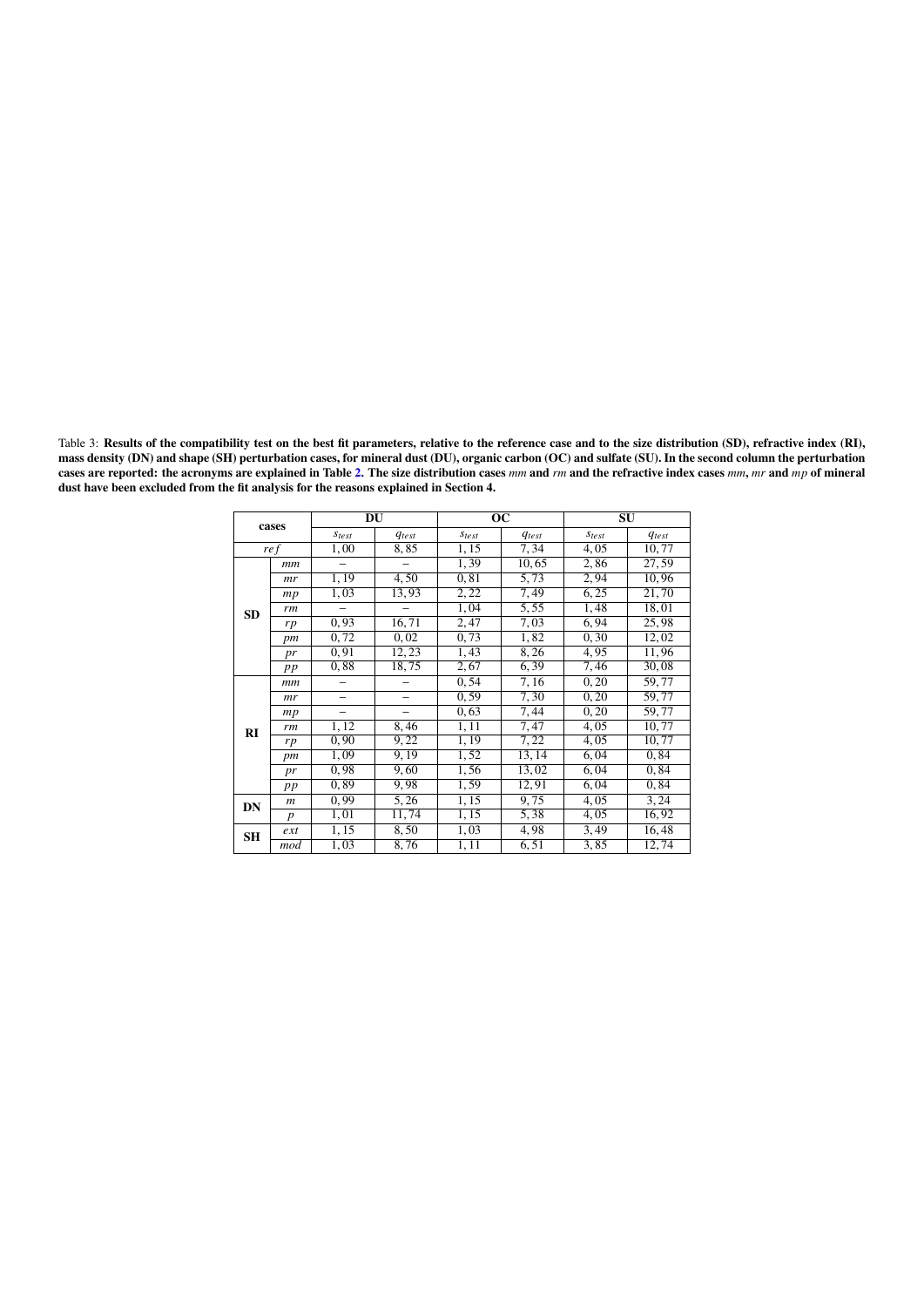<span id="page-14-0"></span>

Figure 1: Spectral α<sup>*sca*</sup>, at the three wavelengths of the experiment, of mineral dust under a) size distribution (SD), b) refractive index (RI), c) mass density<br>(DN) and d) shane (SH) perturbations. The black points ar (DN) and d) shape (SH) perturbations. The black points are the observed values (mineral dust source) with their error bands (see Table [1\)](#page-11-0) while the different colored lines are the code calculation results (see Table [2](#page-12-0) for case acronyms).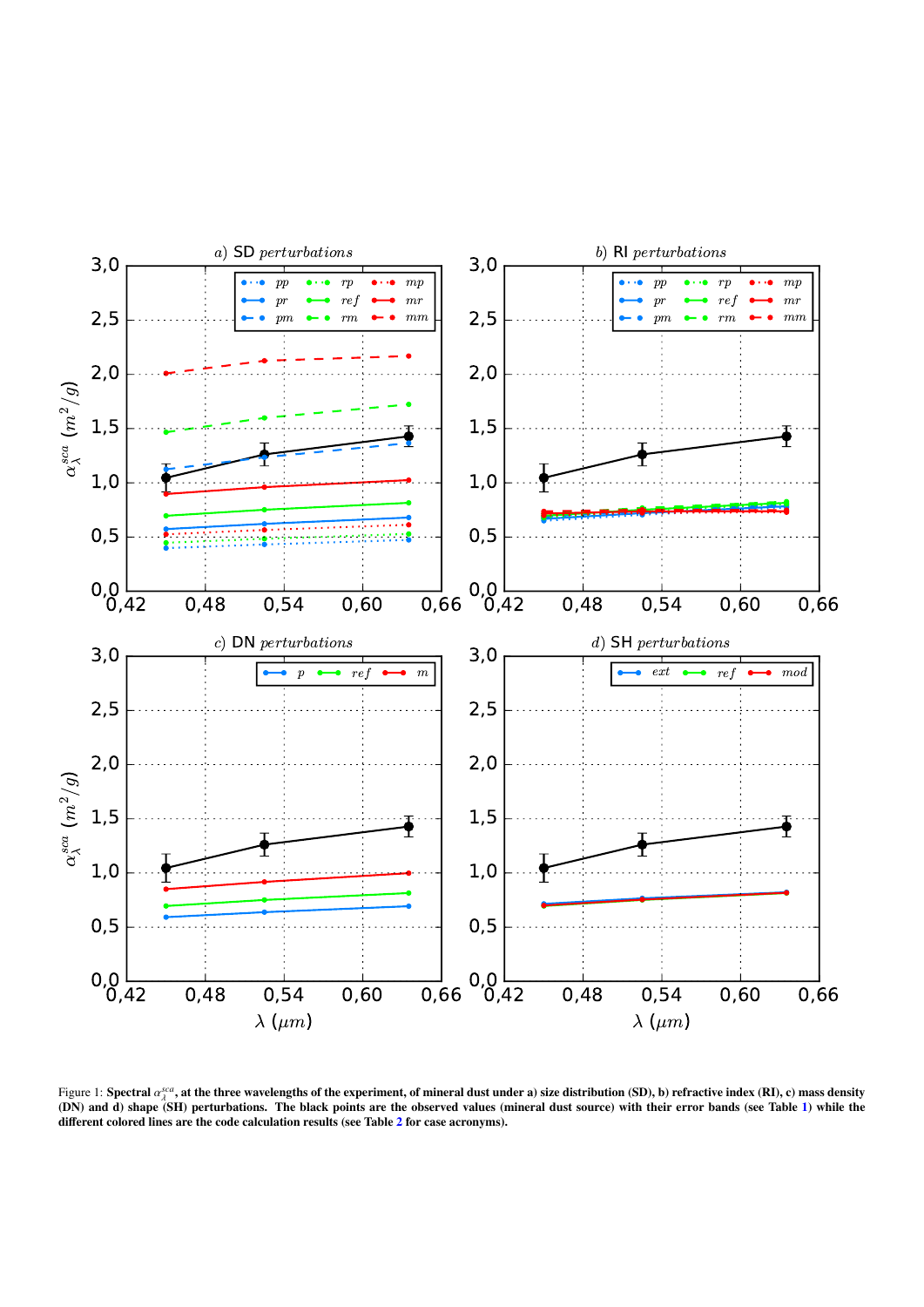<span id="page-15-0"></span>

Figure 2: Spectral  $\alpha_s^{sea}$ , at the three wavelengths of the experiment, of organic carbon under a) size distribution (SD), b) refractive index (RI), c) mass<br>density (DN) and d) shape (SH) perturbations. The black points density (DN) and d) shape (SH) perturbations. The black points are the observed values (aged organics source) with their error bands (see Table [1\)](#page-11-0) while the different colored lines are the code calculation results (see Table [2](#page-12-0) for case acronyms).